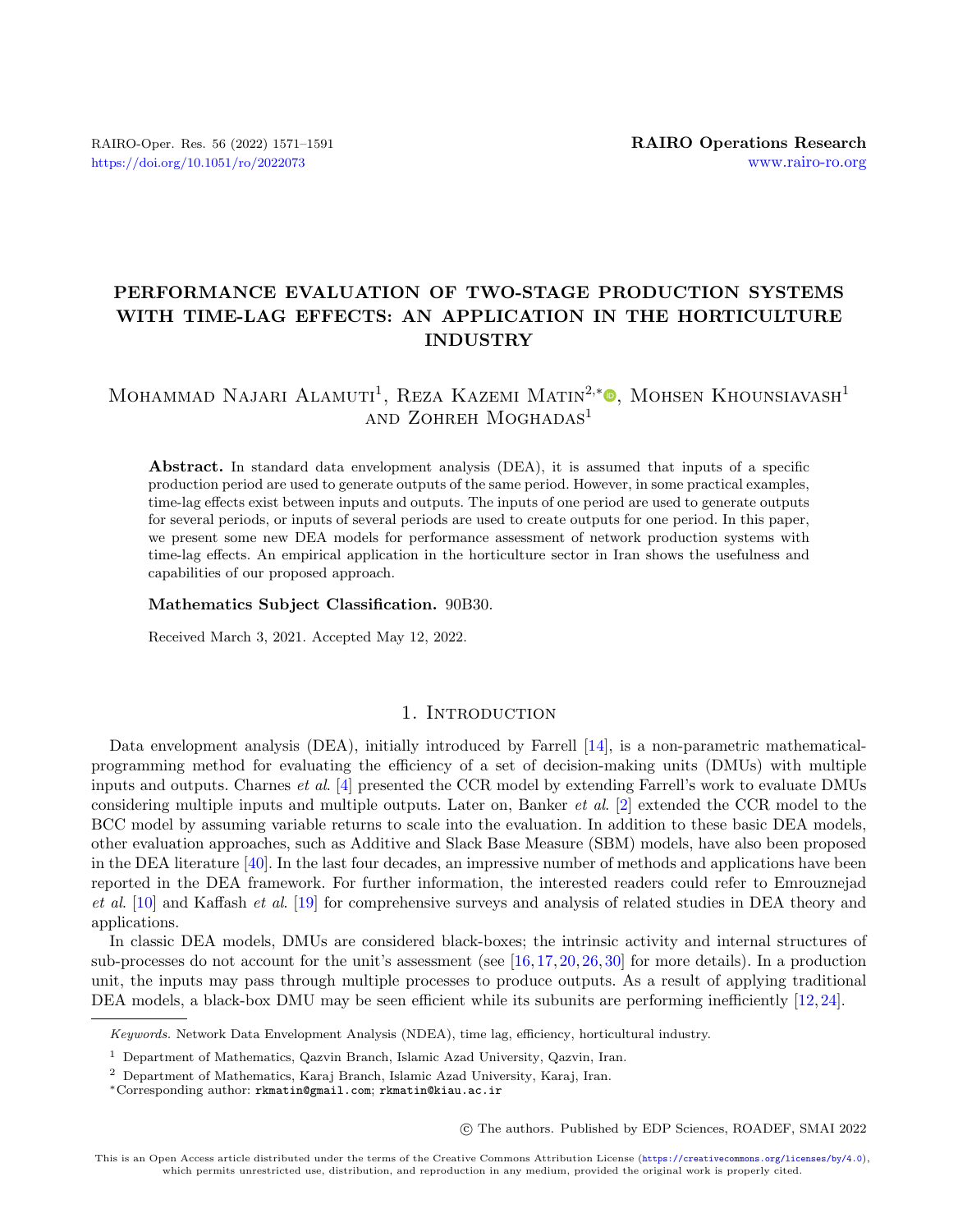#### 1572 M. NAJARI ALAMUTI ET AL.

In recent DEA literature, considerable efforts have been devoted to developing new models for analyzing multi-stage production units. Seiford and Zhu [\[39\]](#page-20-4) attempted to abandon the traditional perspective in the performance evaluation of bank branches and consider the internal structure by separating the bank's operations into two successive stages of profiting and marketing. However, they used two DEA models to assess the two stages and ignored the transfer of information between the two stages.

According to Cook et al. [\[7\]](#page-19-9), in two-stage models where the first stage outputs are used as the second stage inputs, if the second stage becomes inefficient, we have to reduce the input to make it efficient. However, reducing the second stage input results in decreasing the output of the first stage, which yields to the inefficiency of the first stage. Although they looked at the internal structures in these types of research, they did an incomplete evaluation due to overlooking subunit communications and how to transfer information from one stage to the next. To troubleshoot the issues raised in independent and classic DEA models, Färe and Groskopf [\[13\]](#page-19-10) introduced network data envelopment analysis (NDEA) models to evaluate the processes operations in assessing the efficiency of the DMUs with multiple-stage structure. Unlike the classic models, the NDEA models of Kao [\[20\]](#page-19-7) depend on the structure of the DMU, relations of its subdivisions, and the type of inputs and outputs. Despotis et al. [\[9\]](#page-19-11) used a weak-link approach to provide a simple two-stage model for evaluating the efficiency of DMUs. Khoveyni et al. [\[28\]](#page-20-5) examined the concept of variations effect in a two-stage NDEA to see how output products would change if the intermediate products rise due to the increasing inputs in the first stage. Research in this area is still of interest to many researchers [\[5,](#page-19-12) [6,](#page-19-13) [21,](#page-20-6) [23,](#page-20-7) [31,](#page-20-8) [32\]](#page-20-9).

In most DEA models, the efficiency of the companies and organizations is usually evaluated for a specific time, which is not an accurate assessment of the performance of the whole system. It is more realistic to assess and compare the efficiency of these kinds of operations over several periods. In this regard, there are many extensions of the original DEA models that take more than a one-time period to evaluate the efficiency. Some examples of these models are window analysis and Malmquist productivity evaluation. Regardless of minor differences between these models, they all have the common purpose of evaluating DMUs over multiple periods. Nemoto and Goto [\[34\]](#page-20-10) proposed a dynamic DEA model for measuring the performance of multiple-time production systems. Golany et al. [\[15\]](#page-19-14) presented an efficiency measurement framework for systems composed of two subsystems arranged in series that simultaneously computes the efficiency of the aggregate system and each subsystem. Park and Park [\[36\]](#page-20-11) introduced a two-stage approach to measure aggregative efficiency over several periods. Amirteimoori and Kordrostami [\[1\]](#page-19-15) presented a model to measure cumulative efficiency across all periods and showed that cumulative efficiency is a convex combination of periods' efficiency scores. Kao and Liu [\[25\]](#page-20-12) proposed a method to measure the cumulative efficiency values of several periods. In other words, they used a network approach to assess the efficiency of periods and the overall efficiency of DMUs. Jablonsky [\[18\]](#page-19-16) analyzed the performance of multiple-time systems and presented the efficiency and hyper-efficiency concepts in multipletime DEA models. Razavi et al. [\[37\]](#page-20-13) introduced a two-stage approach based on Chebyshev inequality bounds related to multiple-time production systems. Kordrostami and Jahani [\[29\]](#page-20-14) presented a method for evaluating the efficiency of multi-time production systems with negative data. Recently, Esmaeilzadeh and Kazemi Matin [\[11\]](#page-19-17) expanded the concept of multiple-time production in the NDEA. Their models were based on series and parallel approaches in network data envelopment analysis.

An essential issue in traditional DEA is that the inputs for one period are used for generating outputs of the same period, but in practice, the input of one period may be used for the output generation of several periods, or the input of several periods is used to generate the output of one period. This condition is called production processes with time-lag effects. For example, in the horticultural industry, the costs incurred for a garden as input in one year are presented as output in subsequent years. For the first time,  $\tilde{O}z$  peynici and Köksalan [[35\]](#page-20-15) introduced DEA models with time-lag effects. They presented two multiple models with input and output lag times. On the other hand, there are evaluation models of stocks portfolio performance in which variables such as returns of funds are considered time-lag components. In this field, the black-box models have also been proposed to evaluate the performance of stocks portfolio (see, e.g., [\[3,](#page-19-18) [27,](#page-20-16) [33,](#page-20-17) [38\]](#page-20-18)).

In some real-world applications, we may encounter a network process that one of its stages has a time delay in transforming inputs to outputs. For example, in the horticultural industry, we have a delay of a few years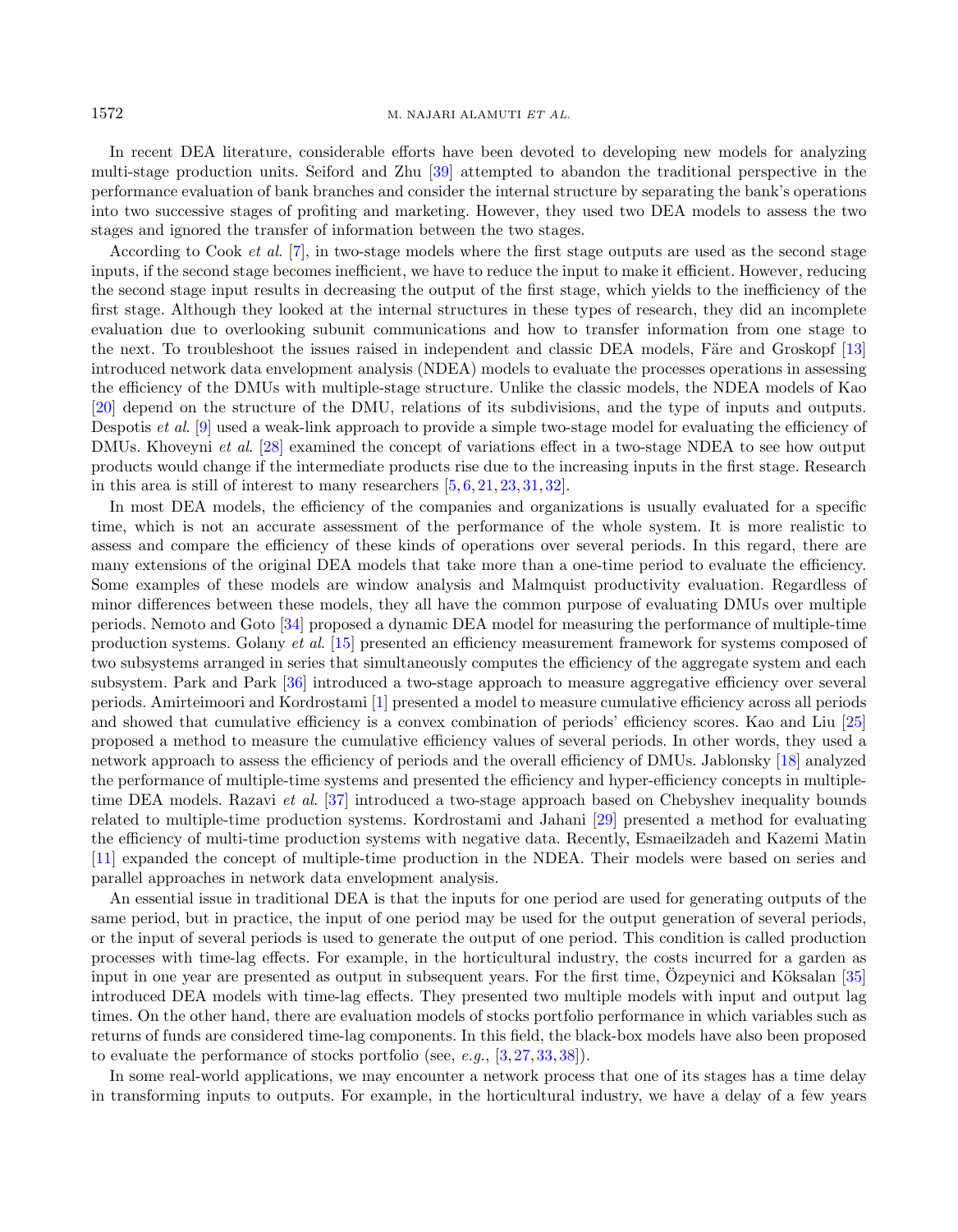to produce fruits, and if we want to compote the product, we will have a network whose first stage has a time delay. Given that no previous research has evaluated the performance of DMUs in a network structure with a time lag, the question is how to deal with a time lag in a network process.

This paper aims to answer the research question and provide models for NDEA with a time lag. For this purpose, we consider a simple two-stage network whose first-stage inputs have a time lag. We first evaluate the efficiency of the stages independently, and then we provide a multiplier DEA model for the overall performance assessment of the two-stage production units. We will also present an envelopment DEA model for evaluating the efficiency of production processes in both black-box and network cases, by considering time-lag effects. Besides, the applicability of the proposed models is demonstrated by applying them in a real-world case in the horticulture industry in Iran.

The rest of the paper is organized as follows. Section [1](#page-0-0) introduces basic multiple period models of DEA with time lag effects in the black-box case. Section [2](#page-4-0) presents the new approach in modeling the time lag effect in a two-stage network DEA framework. The new suggested models are presented in both multiple and envelopment forms. An empirical application of performance assessments of horticulture sectors in Iran is presented in Section [3,](#page-10-0) as well as data analysis and discussions. Section [4](#page-14-0) contains conclusions and suggestions.

## 1. Multiple period DEA models for time lag effects

Suppose that all DMUs use  $m$  different inputs to generate  $s$  different outputs in each period. Also, suppose  $x_{i}$   $(i = 1, \ldots, m)$  and  $y_{r}$   $i$   $(r = 1, \ldots, s)$  represent the *i*th input and the *r*th output in the period  $t$   $(t = 1, \ldots, T)$ , respectively. The input and output vectors of  $\text{DMU}_i$  in period t are also denoted by  $\mathbf{x}_{it} = (x_{1it}, x_{2it}, \ldots, x_{mit})$ and  $\mathbf{y}_{it} = (y_{1it}, y_{2it}, \dots, y_{sit})$ , respectively.

The CCR multiplier model to evaluate the efficiency of  $\text{DMU}_k$  in period t is stated as follows:

$$
\max \theta_k = \sum_{r=1}^{s} u_r y_{rkt}
$$
  
s.t. 
$$
\sum_{i=1}^{m} v_i x_{ikt} = 1 \qquad t = 1, ..., T
$$

$$
\sum_{r=1}^{s} u_r y_{rjt} - \sum_{i=1}^{m} v_i x_{ijt} \le 0 \qquad t = 1, ..., T, \quad j = 1, ..., n
$$

$$
u_r \ge 0 \qquad r = 1, ..., s
$$

$$
v_i \ge 0 \qquad i = 1, ..., m
$$
(1.1)

where  $u_r(r = 1, \ldots, s)$  and  $v_i(i = 1, \ldots, m)$  are the output and input weights for evaluating DMU<sub>k</sub>, respectively. Also, at optimality,  $0 < \theta_k^* \leq 1$  is the efficiency score of DMU<sub>k</sub>. Note that in most traditional DEA models, it is assumed that the inputs in a specific production period are used to generate outputs of the same period.

The time lag may occur at inputs or outputs. For example, Figure [1a](#page-3-0) displays the time lag in the inputs. In this figure, a time lag of three years  $(D = 3)$  has been considered for 6 years  $(T = 6)$ . As seen in Figure [1a](#page-3-0), the outputs start from the third year, and we can use the inputs of the first to the third year for the third year output. For the fourth year's output, we can use the inputs of the second to the fourth year. Similarly, for the fifth year's output, the inputs of the third to the fifth year and, for the sixth year's outputs, the inputs of the fourth to the sixth year can be used. However, we do not have outputs for the first two years.

A similar analysis can be performed for output time lags, as shown in Figure [1b](#page-3-0). Here the first-year input is only used for the outputs of the first three years. Similarly, the fourth year's inputs will generate outputs of the fourth to the sixth year. Also, we will not have input in the fifth and sixth years.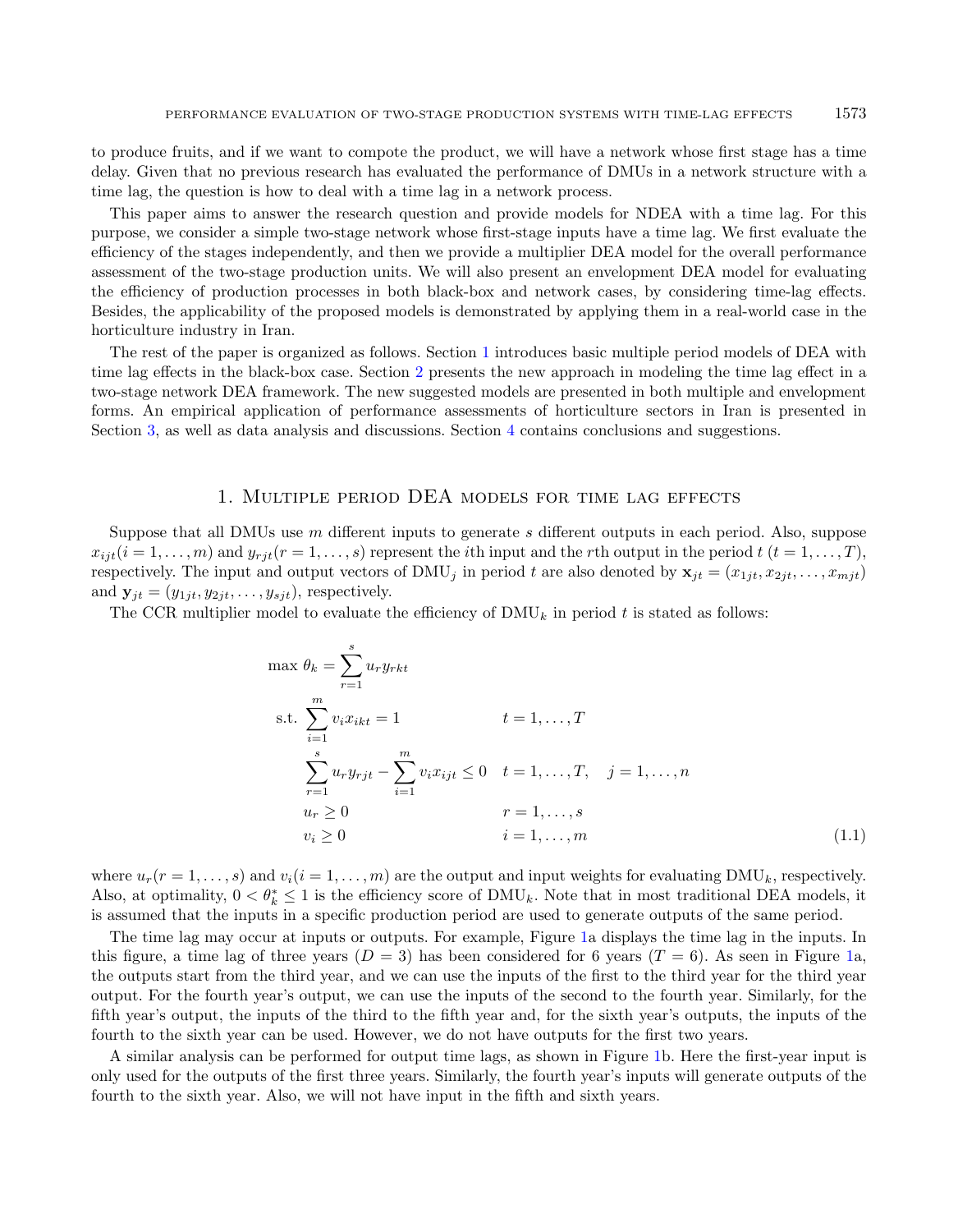

(a)

<span id="page-3-0"></span>

FIGURE 1. (a) The time lag effects for inputs. (b) The time lag effects for outputs.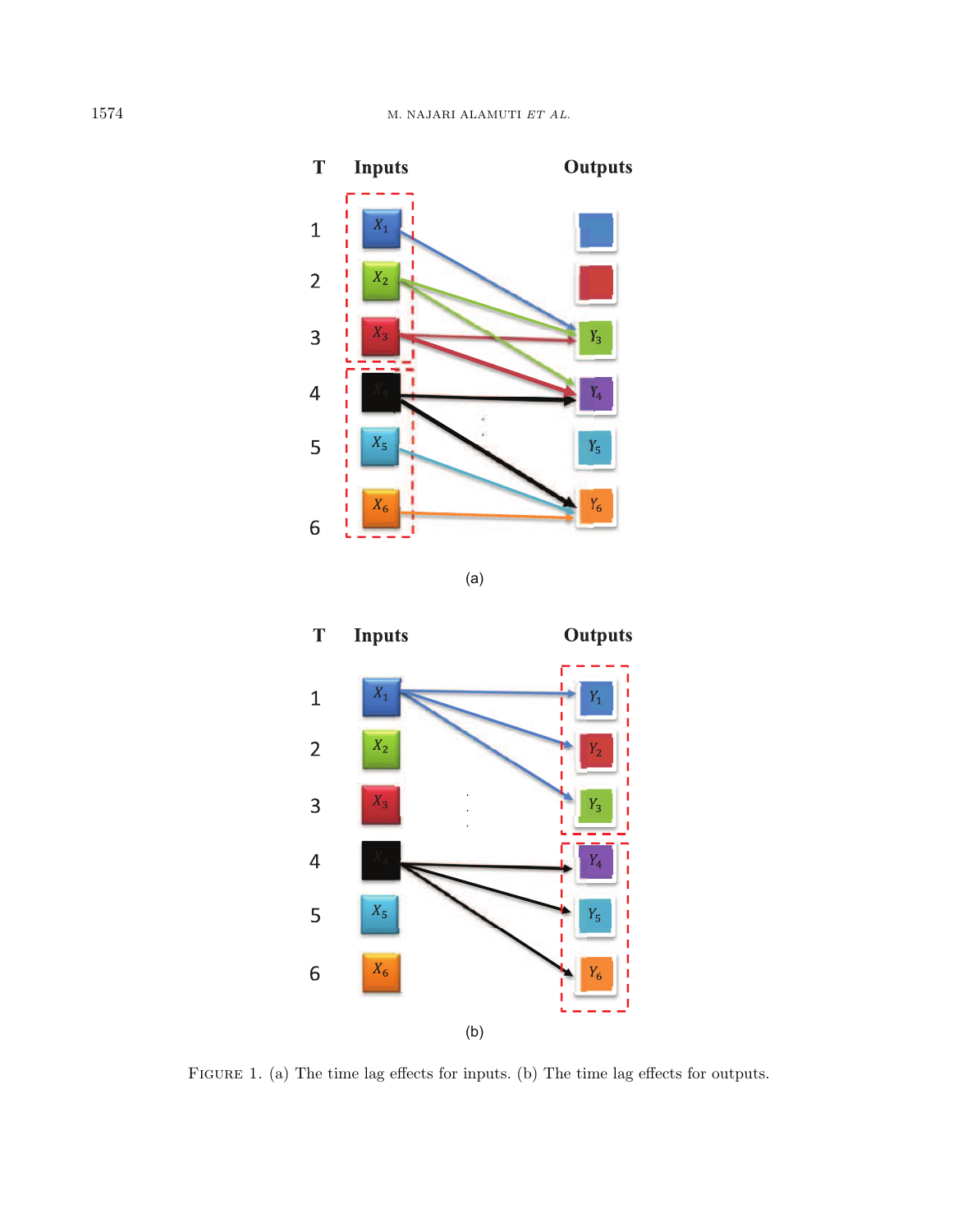The following multiplier DEA model (MPI) is proposed by Özpeynici and Köksalan  $[35]$  $[35]$  for evaluating the efficiency of the DMU<sub>k</sub> with the time lag in inputs (shown typically in Fig. [1a](#page-3-0)).

<span id="page-4-1"></span>
$$
E_k^{\text{MPI}} = \max \sum_{t=D} \sum_{r=1}^{T} y_{rkt} u_{rt}
$$
  
s.t. 
$$
\sum_{p=0}^{D-1} \sum_{i=1}^{m} x_{ik(t-p)} v_{it}^p = 1
$$
  

$$
\sum_{r=1}^{s} y_{rjt} u_{rt} - \sum_{p=0}^{D-1} \sum_{i=1}^{m} x_{ij(t-p)} v_{it}^p \le 0 \quad j = 1, ..., n, t = D, D+1, ..., T
$$
  

$$
v_{it}^p \ge 0
$$
  

$$
i = 1, ..., m, p = 0, 1, ..., D-1, t = D, D+1, ... T
$$
  

$$
u_{rt} \ge 0
$$
  

$$
r = 1, ..., s, t = D, D+1, ..., T.
$$
  
(1.2)

Here,  $x_{ik(t-p)}$  shows the *i*th input of DMU<sub>k</sub> in the period  $(t-p)$ . Also, D is the time lag duration. For the case of the output delay, shown in Figure [1b](#page-3-0), the multiplier model for efficiency evaluation in the presence of output time lag (MPO) is represented as follows:

$$
E_k^{\text{MPO}} = \max \sum_{t=1}^{T-D+1} \sum_{r=1}^{s} \sum_{p=0}^{D-1} y_{rk(t+p)} u_{rt}^p
$$
  
s.t. 
$$
\sum_{i=1}^{m} x_{ikt} v_{it} = 1 \qquad t = 1, ..., T - D + 1
$$

$$
\sum_{r=1}^{s} \sum_{p=0}^{D-1} y_{rj(t+p)} u_{rt}^p - \sum_{i=1}^{m} x_{ijt} v_{it} \le 0 \quad j = 1, ..., n, t = 1, ..., T - D + 1
$$

$$
v_{it} \ge 0 \qquad i = 1, ..., m, t = 1, ..., T - D + 1,
$$

$$
u_{rt}^p \ge 0 \qquad r = 1, ..., s, p = 0, 1, ..., D - 1, t = 1, ..., T - D + 1.
$$
 (1.3)

As explained in the previous section, the traditional DEA models consider a production unit a black box, and the internal processes of the units are ignored. Inputs may go through several stages to produce outputs. The overall efficiency depends on the efficiency of these stages. For accurate performance evaluation, the efficiency values of these stages and the system as a whole must be calculated, and their relationships should be determined. As a result, the efficiency value obtained is more reliable, and the sources of inefficiency are better realized [\[22\]](#page-20-19). To resolve this issue, we will present a new two-stage DEA model with time lag effects in the next section.

## 2. New two-stage multi-time DEA modeling with time lag effects

<span id="page-4-0"></span>In this section, we present some novel two-stage DEA models with time lag effects in both multiplier and envelopment forms.

#### 2.1. A two-stage multiplier network DEA model with a time lag

For the simplicity of presentation, the network is considered a two-stage process in a series case as follows.

The research question is, when there is a time lag in the first stage of a two-stage network production system, how the evaluation process is done. The main purpose of this section is to answer this question in detail. In other words, we aim to present new network DEA models that evaluate the efficiency with a time lag in the first stage; the extension to the case of time lag in both production stages would be straightforward.

Suppose that all DMUs use  $m$  different inputs to generate  $q$  intermediate products in the first stage, and the second stage consumes the intermediate products as inputs to generate final outputs in the second stage.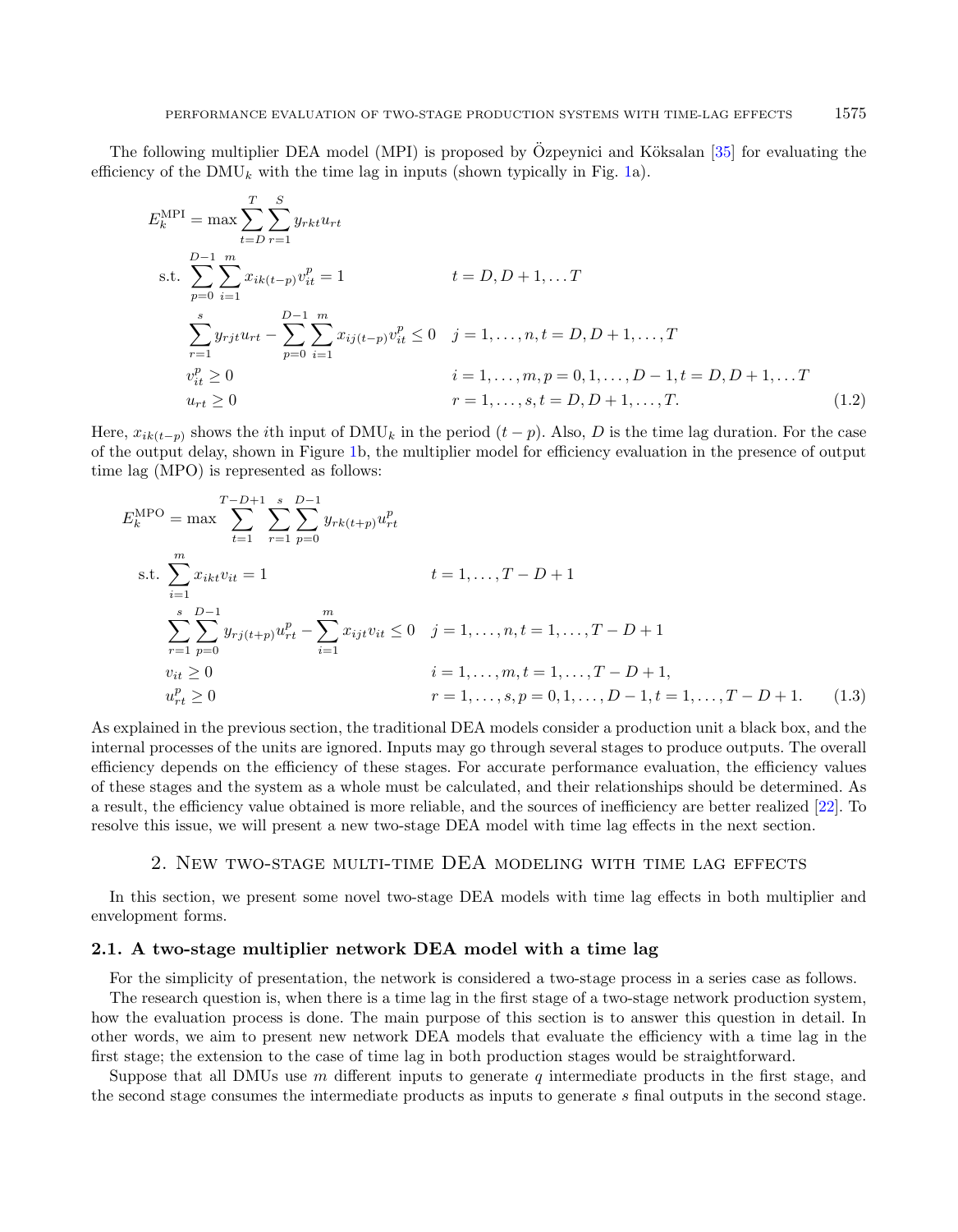Suppose  $x_{ijt}$ ,  $z_{qjt}$ , and  $y_{rjt}$   $(r = 1, \ldots s, i = 1, \ldots, m, q = 1, 2, \ldots, Q)$  represent ith input, qth intermediate, and rth output, respectively during time period  $t$  for  $\text{DMU}_j$ . The input, intermediate, and output vectors of DMU<sub>j</sub> in period t are respectively presented by  $\mathbf{x}_{jt} = (x_{1jt}, x_{2jt}, \ldots, x_{mjt})$ ,  $\mathbf{z}_{jt} = (z_{1jt}, z_{2jt}, \ldots, z_{qjt})$ , and  $\mathbf{y}_{it} = (y_{1it}, y_{2it}, \dots, y_{sit}).$ 

We suggest the following multiplier DEA models for evaluating the efficiency values of individual stages of  $DMU_k$ :

(Stage 1)

<span id="page-5-0"></span>
$$
E_1^k = \max \sum_{t=D}^{T} \sum_{q=1}^{Q} z_{qkt} w_{qt}
$$
  
s.t. 
$$
\sum_{p=0}^{D-1} \sum_{i=1}^{m} x_{ik(t-p)} v_{it}^p = 1
$$
  

$$
\sum_{q=1}^{Q} z_{qjt} w_{qt} - \sum_{p=0}^{D-1} \sum_{i=1}^{m} x_{ij(t-p)} v_{it}^p \le 0 \quad j = 1, ..., n, t = D, D+1, ..., T
$$
  

$$
v_{it}^p \ge 0
$$
  

$$
i = 1, ..., m, t = D, D+1, ..., T, p = 0, 1, ..., D-1
$$
  

$$
w_{qt} \ge 0
$$
  

$$
q = 1, ..., Q, t = D, D+1, ..., T
$$
 (2.1)

(Stage 2)

<span id="page-5-1"></span>
$$
E_2^k = \max \sum_{t=D} \sum_{r=1}^s y_{rkt} u_{rt}
$$
  
s.t. 
$$
\sum_{q=1}^Q z_{qkt} w_{qt} = 1
$$
  

$$
\sum_{r=1}^s y_{rjt} u_{rt} - \sum_{q=1}^Q z_{qjt} w_{qt} \le 0
$$
  

$$
t = D, D + 1, ..., T,
$$
  

$$
t = D, D + 1, ..., T, j = 1, ..., n
$$
  

$$
u_{rt} \ge 0
$$
  

$$
r = 1, ..., s, t = D, D + 1, ..., T
$$
  

$$
w_{qt} \ge 0
$$
  

$$
q = 1, ..., Q, t = D, D + 1, ..., T.
$$
  

$$
(2.2)
$$

Here,  $(v_{it}^p), (w_{qt})$  and  $(u_{rt})$  are input, intermediate, and output weights, respectively. Also, in this Model, the time lag is applied to inputs of the first stage, and  $k$  denotes the index of the unit under evaluation.

The following multiplier model is also suggested for calculating system efficiency by considering constraints for both stages.

$$
E_k = \max \sum_{t=D} \sum_{r=1}^{T} \sum_{y_{rk} u_{rt}}^{s} y_{rk} u_{rt}
$$
  
s.t. 
$$
\sum_{p=0}^{D-1} \sum_{i=1}^{m} x_{ik(t-p)} v_{it}^p = 1 \qquad t = D, D+1, ..., T
$$

$$
\sum_{q=1}^{Q} z_{qjt} w_{qt} - \sum_{p=0}^{D-1} \sum_{i=1}^{m} x_{ij(t-p)} v_{it}^p \le 0 \quad t = D, D+1, ..., T, j = 1, ..., n
$$

$$
\sum_{r=1}^{s} y_{rjt} u_{rt} - \sum_{q=1}^{Q} z_{qjt} w_{qt} \le 0 \qquad t = D, D+1, ..., T, j = 1, ..., n
$$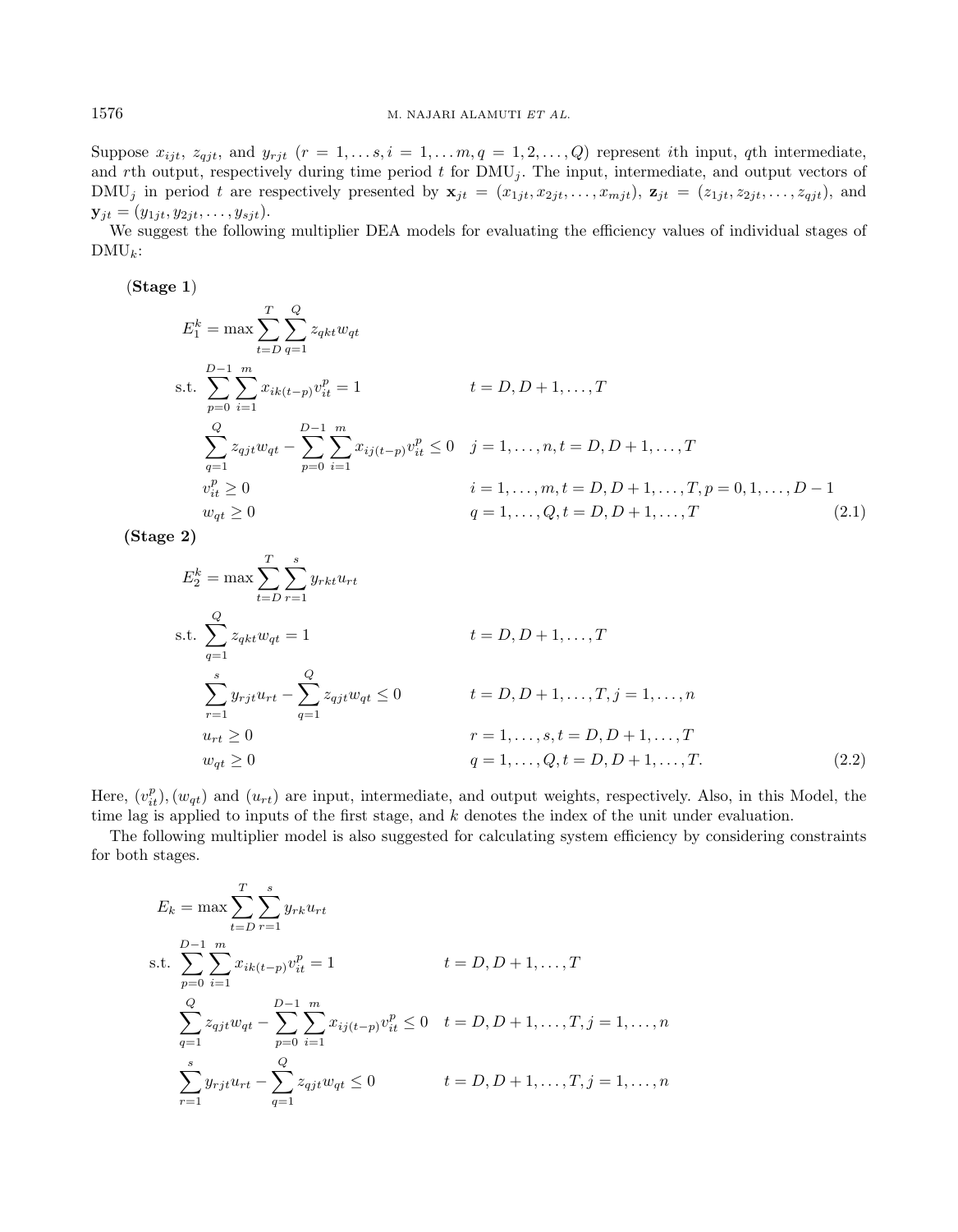<span id="page-6-0"></span>PERFORMANCE EVALUATION OF TWO-STAGE PRODUCTION SYSTEMS WITH TIME-LAG EFFECTS 1577

$$
v_{it}^p \ge 0
$$
\n
$$
t = D, D + 1, \dots, T, i = 1, \dots, m, p = 0, 1, \dots, D - 1
$$

$$
w_{qt} \ge 0 \qquad \qquad q = 1, \ldots, Q, t = D, D+1, \ldots, T
$$

$$
u_{rt} \ge 0 \t\t r = 1, ..., s, t = D, D + 1, ..., T.
$$
\t(2.3)

The system and individual efficacy values of the stages are achieved by solving the linear programming of the Model [\(2.3\)](#page-6-0). If  $(v_{it}^{p*}, w_{qt}^*, u_{rt}^*)$  is an optimal solution of this model, then the system (overall) efficiency and the efficiency of the stages in the presence of time lag for inputs of the first stage are calculated as follows:

$$
E_k^* = \frac{\sum_{t=D}^T \sum_{r=1}^s y_{rk} u_{rt}^*}{\sum_{p=0}^{D-1} \sum_{i=1}^m x_{ik(t-p)} v_{it}^{p*}}, \quad E_1^{k*} = \frac{\sum_{t=D}^T \sum_{q=1}^Q z_{qkt} w_{qt}^*}{\sum_{p=0}^{D-1} \sum_{i=1}^m x_{ik(t-p)} v_{it}^{p*}}, \quad E_2^{k*} = \frac{\sum_{t=D}^T \sum_{r=1}^S y_{rk} u_{rt}^*}{\sum_{t=D}^T \sum_{q=1}^Q z_{qkt} w_{t}^*}.
$$

Note that the efficiency decomposition is provided as  $E_k^* = E_1^{k*} \times E_2^{k*}$  for system efficiency evaluation.

Using the following theorem, we note that system efficiency evaluation in Model [\(2.3\)](#page-6-0) provides a more accurate assessment than the traditional black-box approach.

<span id="page-6-1"></span>**Theorem 2.1.** The optimal value of Model  $(2.3)$  is always less than or equal to the optimal value of Model  $(1.2).$  $(1.2).$ 

*Proof.* Assume that  $(v_{it}^{p*}, w_{qt}^*, u_{rt}^*)$  is an optimal solution for Model [\(2.3\)](#page-6-0), so for the second and third sets of constraints, we have:

$$
\sum_{q=1}^{Q} z_{qjt} w_{qt}^* - \sum_{p=0}^{D-1} \sum_{i=1}^{m} x_{ij(t-p)} v_{it}^{p*} \le 0 \quad t = D, D+1, \dots, T, j = 1, \dots, n
$$
  

$$
\sum_{r=1}^{s} y_{rjt} u_{rt}^* - \sum_{q=1}^{Q} z_{qjt} w_{qt}^* \le 0 \quad t = D, D+1, \dots, T, j = 1, \dots, n.
$$

By integrating these two constraints, we will obtain the following constraint:

$$
\sum_{r=1}^{s} y_{rjt} u_{rt}^* - \sum_{p=0}^{D-1} \sum_{i=1}^{m} x_{ij(t-p)} v_{it}^{p*} \le 0 \quad t = D, D+1, \dots, T, j = 1, \dots, n.
$$

Because the other constraints of the two models are the same, then we infer that  $(v_{it}^{p*}, u_{rt}^*)$  is a feasible solution for Model [\(1.2\)](#page-4-1). In other words, we showed that the optimal solution of Model [\(2.3\)](#page-6-0) is a feasible solution for Model [\(1.2\)](#page-4-1). Since both objective functions of Model [\(1.2\)](#page-4-1) and Model [\(2.3\)](#page-6-0) are the same and of the maximization form, it can be concluded that the optimal value of Model [\(2.3\)](#page-6-0) is less than or equal to the optimal value of Model  $(1.2)$ .

## 2.2. A DEA two-stage envelopment model with a time lag

In DEA, there are two different views to evaluate efficiency. One is the multiplier form, and the other is the envelopment form. Each one has unique features that can complement each other. Although these forms are generated with different views, it is possible to express the relationships between these models using the properties of primal-dual models in linear programming [\[8\]](#page-19-19). For example, the envelopment CCR form of the dual model is the multiplier CCR form. However, the envelopment form can present the vector point for an inefficient DMU while the multiplier form cannot.

Here, we present models to evaluate the efficiency with a time lag in envelopment form. The envelopment form makes it possible to assess the system and individual efficiencies, as well as benchmark targets. To do so,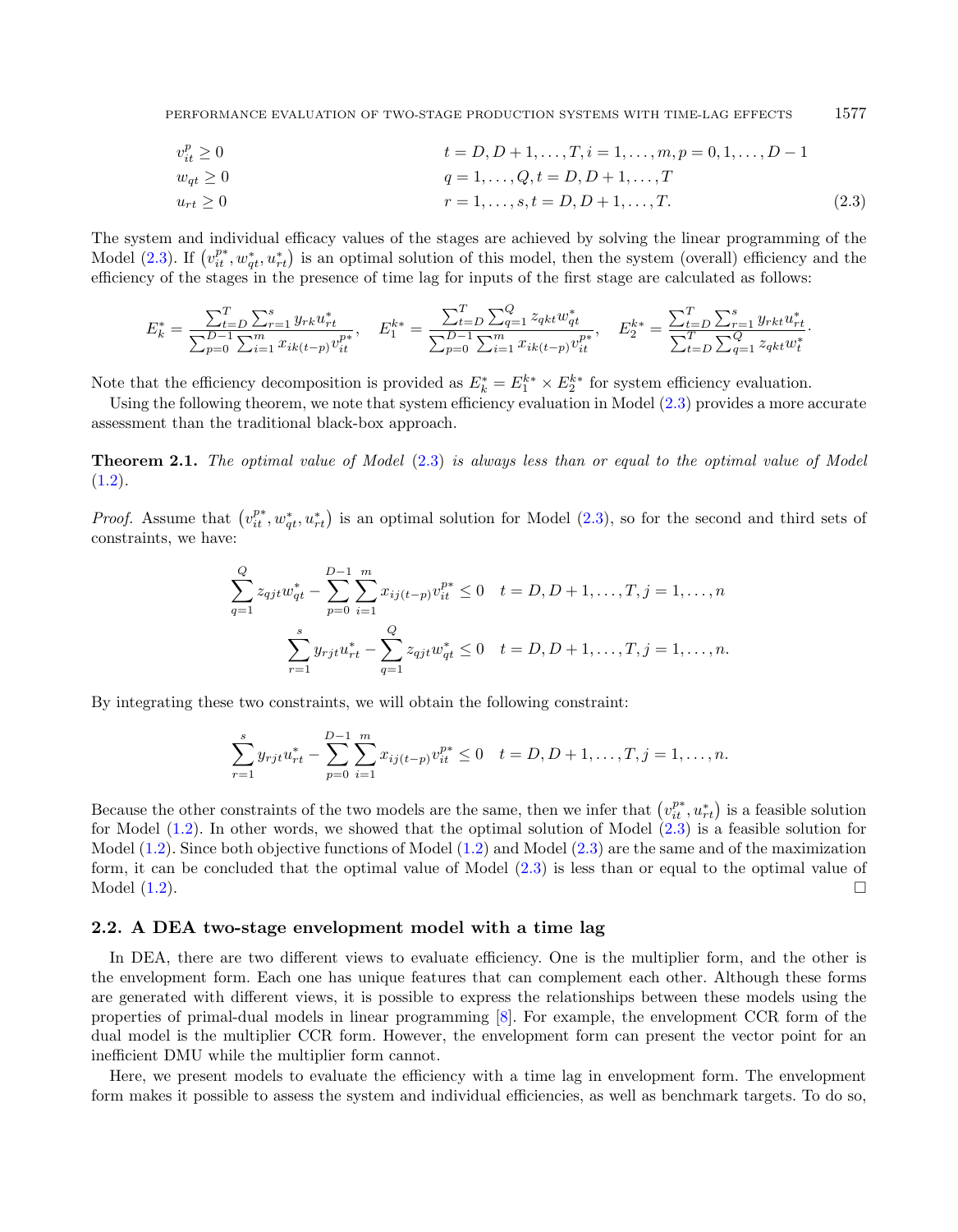we will present the following DEA model, which is the extension of the dual form for Model [\(1.2\)](#page-4-1) to evaluate the efficiency of observed units with inputs time lag:

<span id="page-7-0"></span>
$$
\min \theta = \sum_{t=D}^{T} \theta^t
$$
\n
$$
\text{s.t. } \sum_{j=1}^{n} \lambda_j^t x_{ij(t-p)} \le \theta^t x_{ik(t-p)} \quad i = 1, \dots, m, p = 0, 1, \dots, D - 1, t = D, \dots, T
$$
\n
$$
\sum_{j=1}^{n} \lambda_j^t y_{rjt} \ge y_{rkt} \qquad r = 1, \dots, s, t = D, \dots, T
$$
\n
$$
\lambda_j^t \ge 0 \qquad j = 1, \dots, n, t = D, \dots, T
$$
\n
$$
0 \le \theta^t \le 1 \qquad t = D, \dots, T. \tag{2.4}
$$

In this model,  $\lambda_j^t$  is the intensity weights for constructing a non-negative combination of the observed DMUs, and  $\theta^t$  is the ratio of the proportional decrease in inputs of  $\text{DMU}_k$  for time period t.

To present the efficiency scores, we suggest taking an average of the input efficiency scores of the periods. So,  $E_k^*$  as the optimal efficiency score for the DMU<sub>k</sub>, is calculated as  $E_k^* = \frac{1}{T-D+1} \theta^*$ , where  $\theta^*$  is the optimal value of Model [\(2.4\)](#page-7-0).

Regarding Model [\(2.4\)](#page-7-0) and for considering the time lag for the inputs of the first stage, we consider the following two-stage envelopment DEA model:

<span id="page-7-1"></span>
$$
\min \theta = \sum_{t=D}^{T} \theta^t
$$
\n
$$
\text{s.t. } \sum_{j=1}^{n} \lambda_j^t x_{ij(t-p)} \leq \theta^t x_{ik(t-p)} \quad i = 1, \dots, m, p = 0, 1, \dots, D-1, t = D, \dots, T
$$
\n
$$
\sum_{j=1}^{n} \lambda_j^t z_{qjt} \geq \sum_{j=1}^{n} \mu_j^t z_{qjt} \qquad q = 1, \dots, Q, t = D, \dots, T
$$
\n
$$
\sum_{j=1}^{n} \mu_j^t y_{rjt} \geq y_{rkt} \qquad r = 1, \dots, s, t = D, \dots, T
$$
\n
$$
\theta^t \text{ free} \qquad t = D, \dots, T
$$
\n
$$
\lambda_j^t \geq 0 \qquad j = 1, \dots, n, t = D, \dots, T
$$
\n
$$
\mu_j^t \geq 0 \qquad j = 1, \dots, n, t = D, \dots, T
$$
\n
$$
(2.5)
$$

Similar to Model [\(2.4\)](#page-7-0),  $\lambda_j^t$  and  $\mu_j^t$  are respectively the first and second stage intensity weights. Also,  $\theta^t$  denotes the proportional decrease ratio in the inputs of the first stage of the unit under evaluation at the period  $t$ . The second set of constraints indicates that the non-negative combination of intermediate products of the first stage must be greater than or equal to the inputs of the second stage.

This Model calculates the system efficiency of the network for the DMU under evaluation.  $E_k^*$ , the overall efficiency score for  $\text{DMU}_k$ , is suggested as  $E_k^* = \frac{1}{T-D+1} \theta^*$ , where  $\theta^*$  is the optimal value of Model [\(2.5\)](#page-7-1).

Need to be noted that the efficiency obtained from Model [\(2.5\)](#page-7-1) does not suffer from existence of multiple optimal solutions. Although, it is possible that each  $\theta^t$  in the objective function has multiple optimal solutions, but the optimal value of the objective function,  $\theta^*$  is always unique. So, the aggregate efficiency score  $E_k^*$  for  $\text{DMU}_k$  is well-defined and unique.

Besides the system efficiency score, a key feature of the new proposed envelopment model is to provide an ideal or benchmark point for the unit under evaluation. So, an ideal or benchmark point for evaluating  $\text{DMU}_k$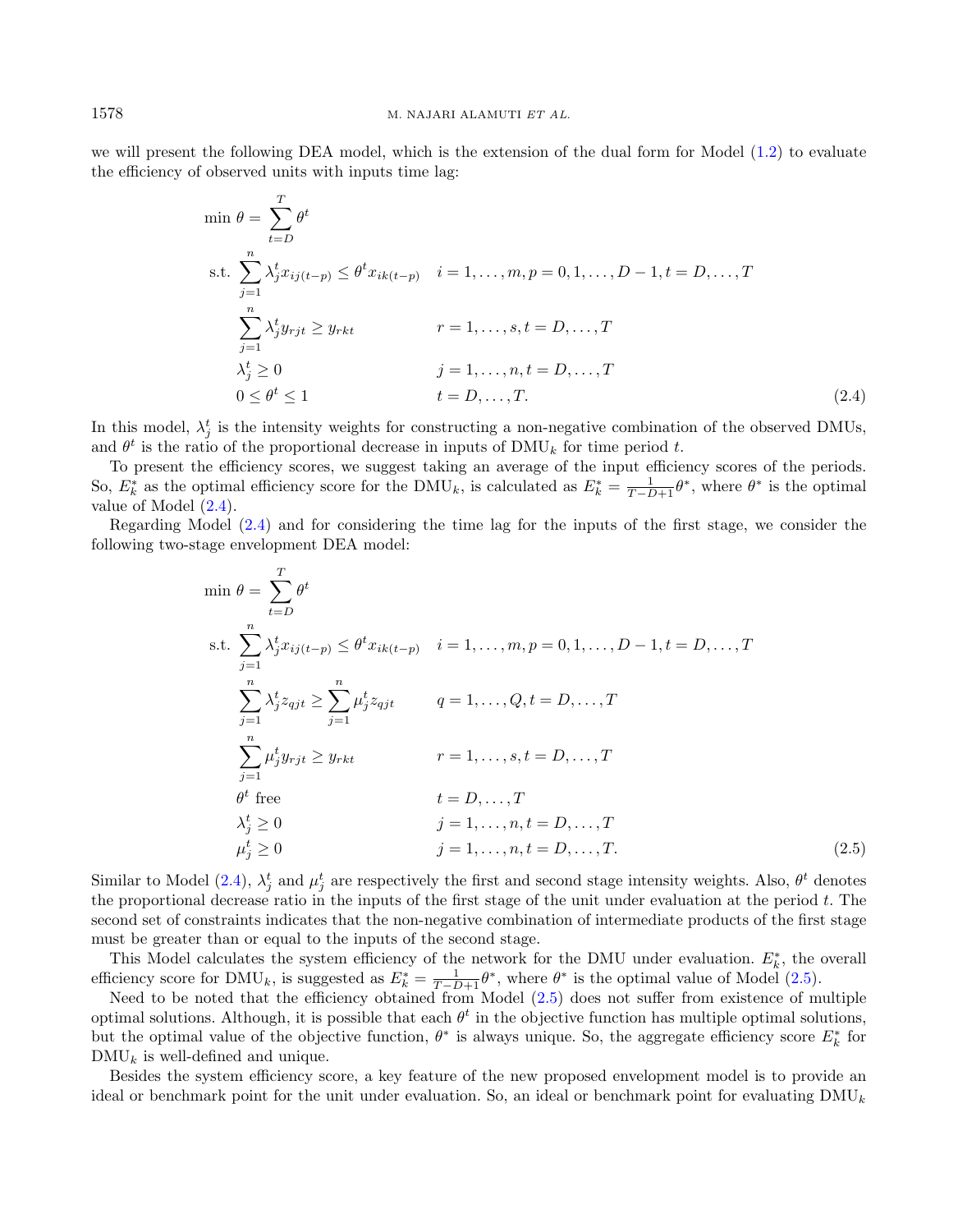| DMU           | Period         | $\boldsymbol{x}$ | $\boldsymbol{z}$ | $\mathcal{Y}$    |
|---------------|----------------|------------------|------------------|------------------|
| А             | 1              | 3                |                  |                  |
|               | $\overline{2}$ | 5                | 7                | $\boldsymbol{2}$ |
|               | 3              | 8                | 6                | $\overline{5}$   |
| В             | 1              | $\overline{2}$   |                  |                  |
|               | $\overline{2}$ | 3                | 10               | 1                |
|               | 3              | 4                | 3                | 7                |
| $\mathcal{C}$ | 1              | 1                |                  |                  |
|               | $\overline{2}$ | 4                | 5                | 6                |
|               | 3              | 7                | 8                | 10               |
| D             | 1              | 7                |                  |                  |
|               | $\overline{2}$ | 8                | 5                | 4                |
|               | 3              | 9                | 10               | 5                |

<span id="page-8-0"></span>Table 1. Data for the four DMUs over 3 periods.

could be presented as  $(\mathbf{x}^*, \mathbf{y}^*) = \left(\sum_{j=1}^n \mu_j^{t*} y_{rjt}, \sum_{j=1}^n \lambda_j^{t*} x_{ij(t-p)}\right)$ , in which  $(\lambda_j^{t*}, \mu_j^{t*})$  is the optimal solution of Model  $(2.5)$  for estimating DMU<sub>k</sub>.

Similar to the multiplier form, the following proposition can be stated for the envelopment models.

Theorem 2.2. The optimal value of Model [\(2.5\)](#page-7-1) is always smaller than or equal to the optimal value of Model  $(2.4).$  $(2.4).$ 

*Proof.* The proof of this theorem is similar to that of Theorem [2.1.](#page-6-1)  $\Box$ 

Here, a simple numerical example is presented to illustrate the discussed approach.

Example 2.3. Suppose four DMUs with one input, one intermediate product, and one output for 3 time periods. Also, suppose that  $D = 2$ , *i.e.*, the output is produced after two years. The information on these indices is given in Table [1](#page-8-0) below.

The multiplier DEA models for black-box efficiency evaluation of  $\text{DMU}_C$  is as follows:

$$
\max 6u_2 + 10u_3
$$
\n
$$
\text{s.t. } 4v_2^0 + v_2^1 = 1
$$
\n
$$
7v_3^0 + 4v_3^1 = 1
$$
\n
$$
2u_2 - 5v_2^0 - 3v_2^1 \le 0
$$
\n
$$
u_2 - 3v_2^0 - 2v_2^1 \le 0
$$
\n
$$
6u_2 - 4v_2^0 - v_2^1 \le 0
$$
\n
$$
4u_2 - 8v_2^0 - 7v_2^1 \le 0
$$
\n
$$
5u_3 - 8v_3^0 - 5v_3^1 \le 0
$$
\n
$$
7u_3 - 4v_3^0 - 3v_3^1 \le 0
$$
\n
$$
10u_3 - 7v_3^0 - 4v_3^1 \le 0
$$
\n
$$
5u_3 - 9v_3^0 - 8v_3^1 \le 0
$$
\n
$$
v_2^0, v_2^1, v_3^0, v_3^1, u_2, u_3 \ge 0.
$$
\n
$$
(2.6)
$$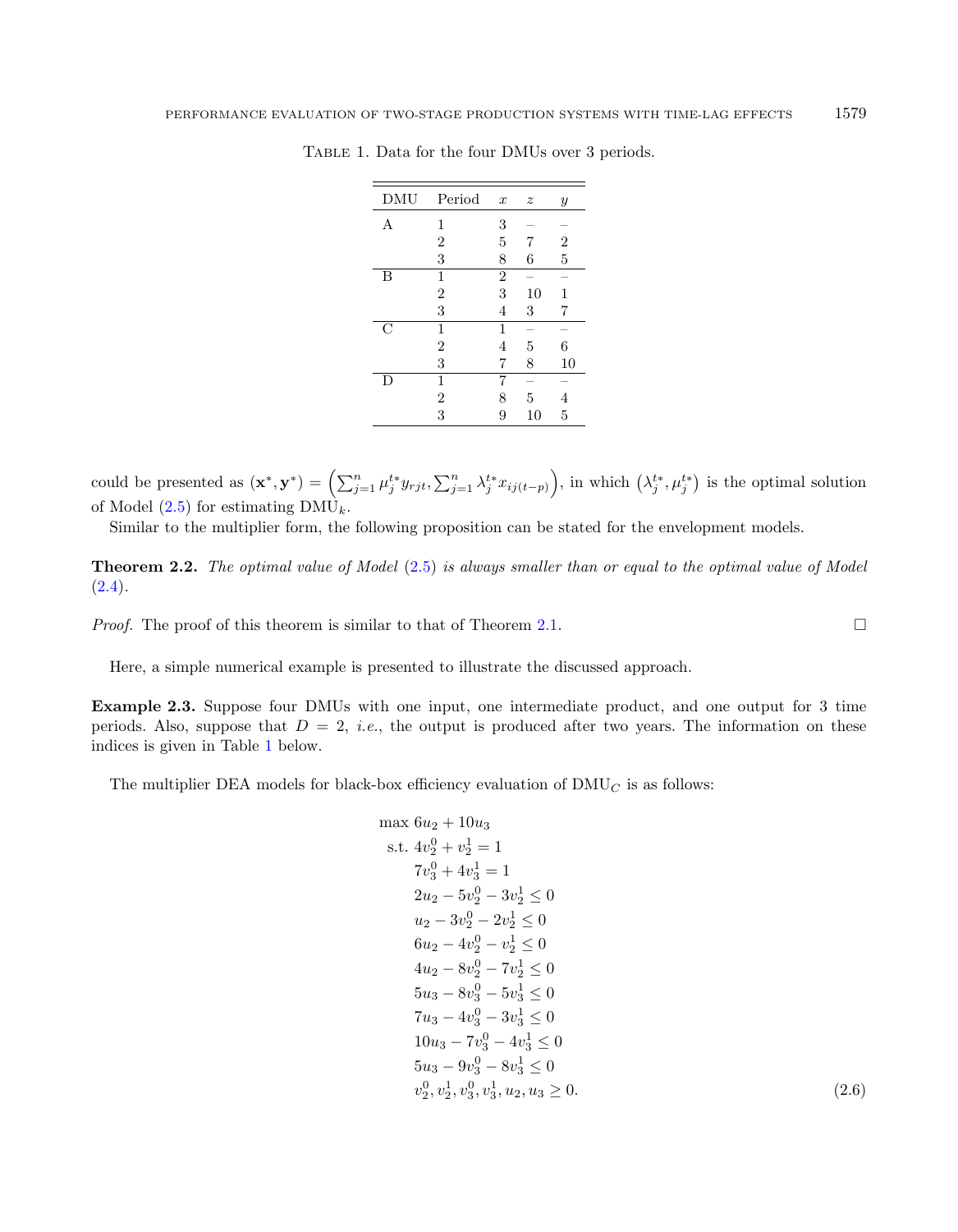| DMU           | Efficiency<br>stage 1 | Efficiency<br>stage 2 | Network | Black-<br>box |
|---------------|-----------------------|-----------------------|---------|---------------|
| А             | 0.56                  | 0.30                  | 0.17    | 0.33          |
| В             | 0.82                  | 0.43                  | 0.36    | 0.61          |
| $\mathcal{C}$ |                       | 0.76                  | 0.76    |               |
|               | 0.57                  | 0.26                  | 0.15    | 0.32          |

<span id="page-9-0"></span>TABLE 2.  $E_k^*$  efficiency obtained for 4 DMUs.

By solving this linear programming (LP) optimization model, the efficiency score is obtained as  $E_C^*$  $\frac{1}{T-D+1}\theta^* = \frac{1}{3-2+1}(2) = 1$ , where  $\theta^*$  is optimal value of the above model. The proposed network model for performance evaluation of  $\text{DMU}_C$  in the presence of output time lag could be stated as follows:

$$
\max 6u_2 + 10u_3
$$
\n
$$
\text{s.t. } 4v_2^0 + v_2^1 = 1
$$
\n
$$
7v_3^0 + 4v_3^1 = 1
$$
\n
$$
7w_2 - 5v_2^0 - 3v_2^1 \le 0
$$
\n
$$
10w_2 - 3v_2^0 - 2v_2^1 \le 0
$$
\n
$$
5w_2 - 4v_2^0 - v_2^1 \le 0
$$
\n
$$
5w_2 - 8v_2^0 - 7v_2^1 \le 0
$$
\n
$$
6w_3 - 8v_3^0 - 5v_3^1 \le 0
$$
\n
$$
3w_3 - 4v_3^0 - 3v_3^1 \le 0
$$
\n
$$
3w_3 - 7v_3^0 - 4v_3^1 \le 0
$$
\n
$$
8w_3 - 7v_3^0 - 4v_3^1 \le 0
$$
\n
$$
10w_3 - 9v_3^0 - 8v_3^1 \le 0
$$
\n
$$
2u_2 - 7w_2 \le 0
$$
\n
$$
u_2 - 10w_2 \le 0
$$
\n
$$
6u_2 - 5w_2 \le 0
$$
\n
$$
6u_2 - 5w_2 \le 0
$$
\n
$$
4u_2 - 5w_2 \le 0
$$
\n
$$
5u_3 - 6w_3 \le 0
$$
\n
$$
7u_3 - 3w_3 \le 0
$$
\n
$$
5u_3 - 10w_3 \le 0
$$
\n
$$
5u_3 - 10w_3 \le 0
$$
\n
$$
v_2^0, v_2^1, v_3^0, v_3^1, u_2, u_3, w_2, w_3 \ge 0.
$$
\n
$$
(2.7)
$$

By solving this LP model, the network efficiency score is calculated as  $E_C^* = 0.76$ . Similarly, one can obtain the black-box and network delayed efficiency and the stages efficiency scores. The results are presented in Table [2.](#page-9-0)

As you can see in Table [2,](#page-9-0) the black-box efficiency for  $\text{DMU}_C$  is 1, and the other units are classified as inefficient. But it cannot be guaranteed that the network efficiency will reach 1. It means that in the network mode, the inefficiency sources are better recognized, and the efficiency values of the DMUs are more accurate than the black-box model. Also, the traditional and network efficiency of DMUs, as well as the efficiency values of the first and second stages of DMUs, have been presented. As columns 1 and 2 show, the network efficiency value is equal to the product of the efficiency values of the stages. For example, for  $\text{DMU}_C$ , the efficiency value of stage 1 equals 1, and the efficiency value of stage 2 is 0.76, and their product is 0.76.

In the next section, we present a practical application of the new proposed approach.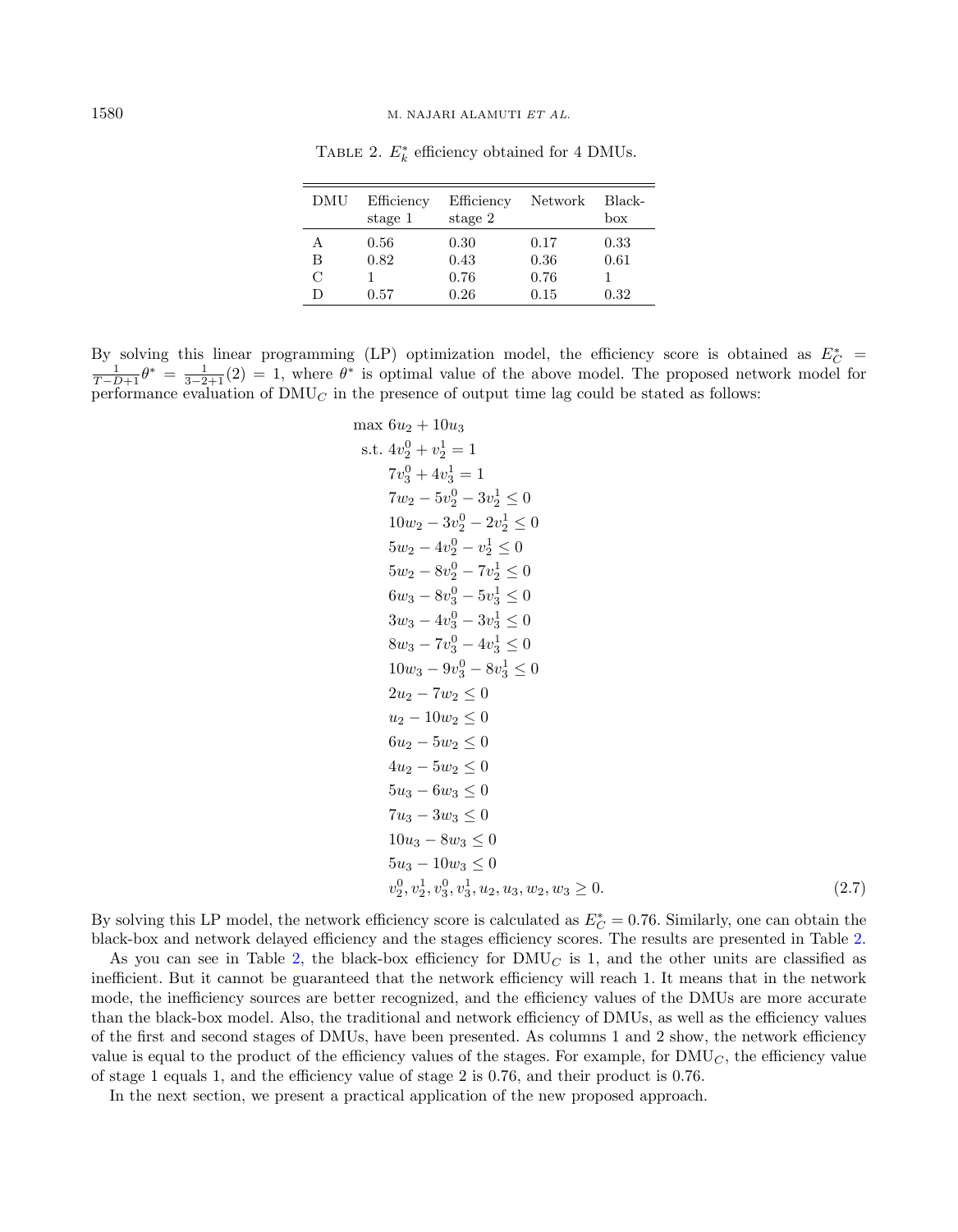

<span id="page-10-2"></span>FIGURE 2. A simple two-stage process.

## 3. A practical example

<span id="page-10-0"></span>This section will provide an empirical example of applying the models presented in this article in the horticulture industry to illustrate the importance and applicability of the proposed method.

## 3.1. Data

Qazvin Agriculture Jihad Organization<sup>[3](#page-10-1)</sup> offered 150 hectares of land to boost production and reduce youth unemployment. Cherry, sour cherry, and walnut trees will be cultivated in this land. Also, the bank facilities as loans are available to 15 people chosen by lot. Because of the bank limited resources, this loan will be paid to farmers within 5 years as the work progresses. Every farmer can have a maximum of ten acres of land. We know that these trees will yield after 6 years. That is, after six years of spending money and work, the trees will bear fruit. We want to calculate and compare the efficiency of these farmers for over ten years. We consider the whole period as 6 years. Each farmer can develop the land until the fifth year and then stop the development. This action aims to create conversion industries, add value to agricultural products, and prevent waste. This example is solved in two stages. Inputs, intermediate, and output variables in this evaluation are considered as follows:

- The inputs to the first stage:  $(x_{ii})$ 
	- (1) Land area (ha)
	- (2) Water consumption (L)
	- (3) Fertilizer consumed (kg)
	- (4) Human resources (number)
	- (5) Saplings (number)
- The intermediate products:  $(z_{di})$ 
	- (1) Cherry (ton)
	- (2) Sour cherry (ton)
	- (3) Walnuts (ton)
- <span id="page-10-1"></span>– The outputs of the second stage:  $(y_{ri})$ 
	- (1) Cherry compote (number)
	- (2) Sour cherry compote (number)
	- (3) Packed walnut kernels (number)

The weight of each compote or package is half a kilo, and their unit is number. The time lag diagram is also shown in Figure [2](#page-10-2) below.

It is noteworthy that each farmer should consume the first stage inputs in 5 years and does not produce any output during these 5 years; the output is produced after 5 years. This is the reason for this time lag in the output of the first stage. In other words, this farmer uses water and fertilizer for the trees as inputs for 5 years, and after this time, he will have the fruits of walnuts, cherry, sour cherry as delayed output.

 $3$ <https://qazvin-ajo.ir/>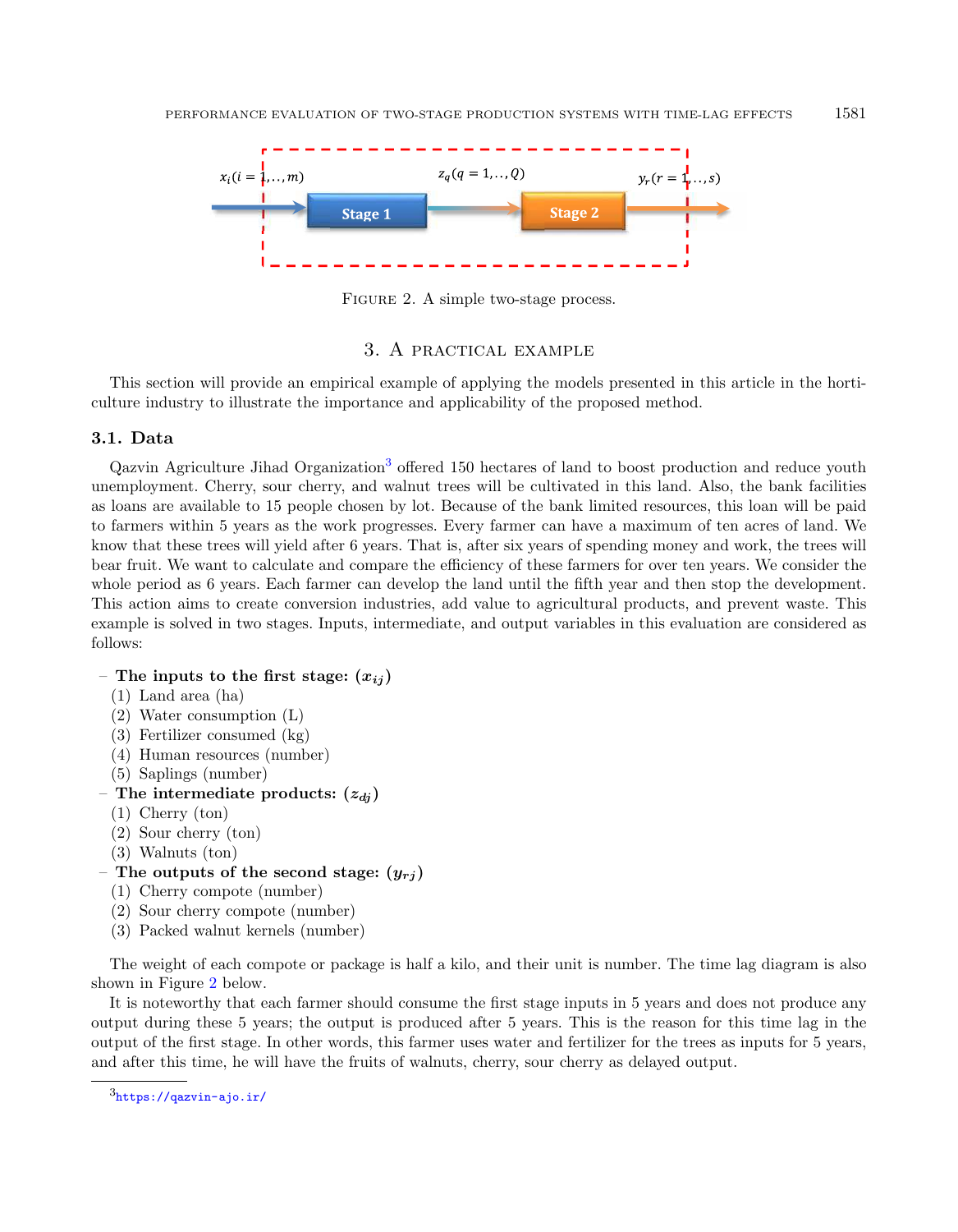|                | $x_1$          | $x_2$     | $x_3$ | $x_4$ | $x_5$ | $z_1$ | $z_2$ | $z_3$ | $y_1$  | $y_2$  | $y_3$ |
|----------------|----------------|-----------|-------|-------|-------|-------|-------|-------|--------|--------|-------|
|                |                | 400 000   | 90    | 200   | 450   |       |       |       |        |        |       |
| $\overline{2}$ | $\overline{2}$ | 800 000   | 180   | 400   | 900   |       |       |       |        |        |       |
| 3              | 4              | 1 600 000 | 360   | 800   | 1800  |       |       |       |        |        |       |
| 4              | 6              | 2400000   | 540   | 1200  | 2700  |       |       |       |        |        |       |
| 5              | 10             | 4 000 000 | 900   | 2000  | 4500  |       |       |       |        |        |       |
| 6              | 10             | 4 000 000 | 900   | 200   | 4500  | 1.5   | 1.8   | 0.3   | 6000   | 7200   | 150   |
| 7              | 10             | 4 000 000 | 1000  | 200   | 4500  | 4     | 5     | 0.8   | 16 000 | 20 000 | 400   |
| 8              | 10             | 4 000 000 | 1000  | 2000  | 4500  | 12    | 14    | 1.5   | 48 000 | 56 000 | 750   |
| 9              | 10             | 4 000 000 | 1000  | 2000  | 4500  | 14    | 16    | 3     | 56 000 | 64 000 | 1500  |
| 10             | 10             | 4 000 000 | 1000  | 2000  | 4500  | 16    | 18    | 5     | 64 000 | 72 000 | 2500  |

<span id="page-11-0"></span>Table 3. Farmer No. 1's input, intermediate, and output data for 10 years.

As shown in Figure [3,](#page-12-0) there is a time lag in the first stage for 6 years, i.e., the trees will yield after 6 years. But in the second stage, we have no time lag. The input of the first six-year is spent and used to produce the output of the first stage in the sixth year. The intermediate output of the sixth year is used as the input for the second stage to produce the output of this stage. The inputs of the second to the seventh year are used for the output production of the first stage of the seventh year. Also, these intermediate measures are used to produce the second stage output for the seventh year and so on until the tenth year. Besides, Table [3](#page-11-0) presents the first farmer's input, intermediate, and output data for ten years.

Data for other farmers are given in the appendix.

## 3.2. Results

To evaluate these 15 farmers, we used two DEA models of [\(2.4\)](#page-7-0) and [\(2.5\)](#page-7-1) and two multiplier models of [\(2.1\)](#page-5-0) and [\(2.2\)](#page-5-1) (presented in this paper). Model [\(2.4\)](#page-7-0) is a traditional model with a black-box structure with only input and output. But Model [\(2.5\)](#page-7-1) has a network structure and includes intermediate products. GAMS software was used to solve all linear programming models in this study.

The results of the model implementation are reported in Table [4](#page-13-0) below.

According to the traditional model, nine farmers are classified as efficient. But in the network model, none of the farmers were fully efficient, and farmer 1 has the highest efficiency value. This farmer has the highest efficiency in both models. Consider farmer number 4. This farmer has the lowest efficiency value in the traditional model, which means he has the worst performance. But in the network model, he is higher than seven farmers because the traditional model does not consider the intermediate measures in calculating this farmer's efficiency. Besides, the efficiency values of stages 1 and 2 are presented in the fifth and sixth columns. The product of efficiency values of the stages yields the exact value of network efficiency. As you can see, the number of efficient units is very high in the first stage. But in the second stage, none have worked well. So, the second stage has a significant impact on the inefficiency of the farmers. Therefore, in the network mode, inefficiency resources are better analyzed than the traditional model, which increases the accuracy and validity of the efficiency.

As we expected, the efficiency of the network case does not exceed the efficiency of black-box modeling. As a result, the new approach provided more discriminant power in the performance evaluation of the production units. There is no efficiency score interference in the network model, and a unique ranking is provided for the farmers. But for black-box efficiency, the efficiency score interference is not negligible, especially in score one. In the sixth column of Table [4,](#page-13-0) farmers' ranking is presented based on network efficiency scores. This ranking is based on the fact that any farmer with a high network efficiency score has a better position. Farmers 1, 15, and 6 are in the first to third ranks, and farmers 9, 8, and 12 are in the last three positions, respectively. There is also no ranking interference in network efficiency.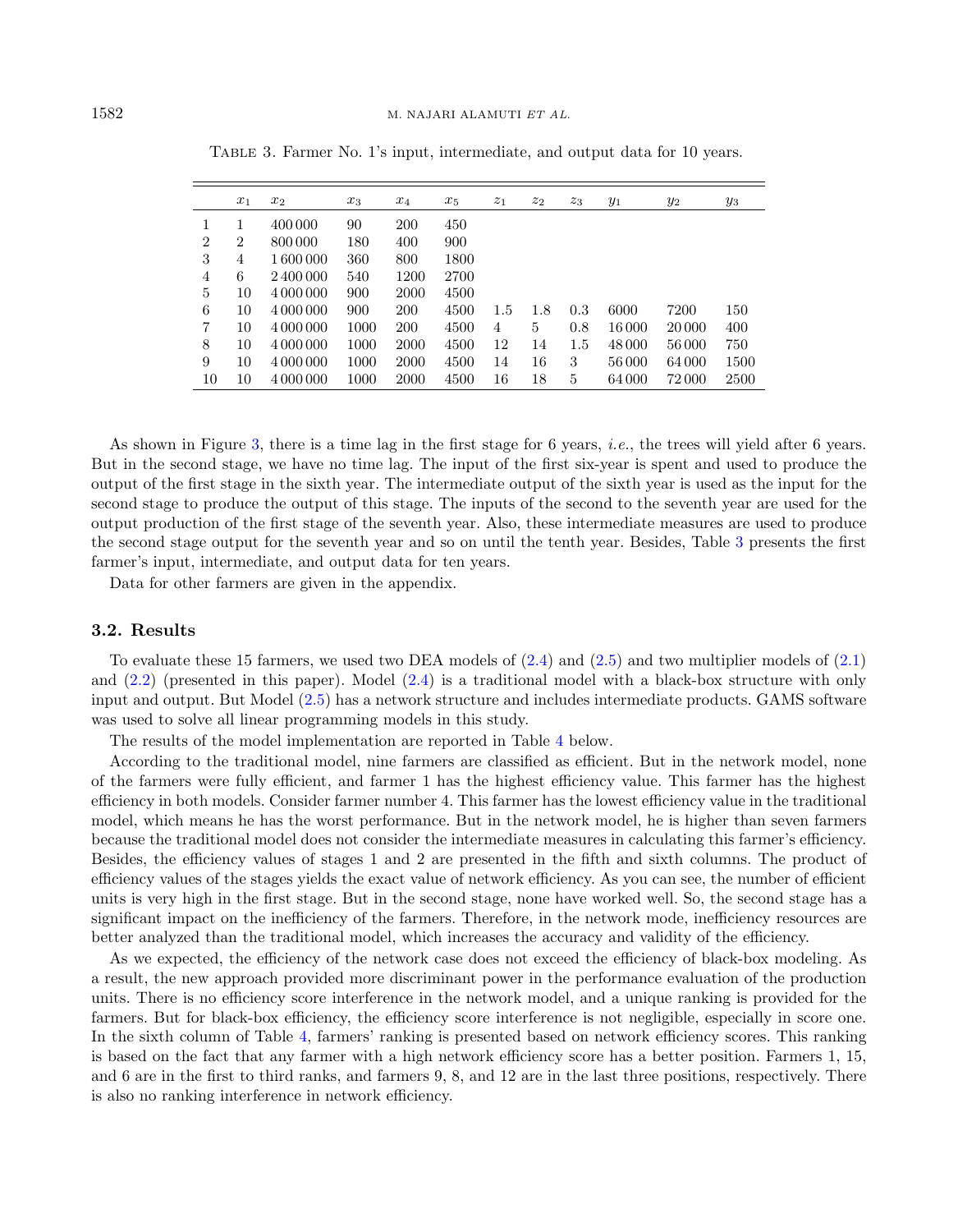

<span id="page-12-0"></span>Figure 3. The diagram of the network production for the practical example.

Besides, 15 farmers without time lag are evaluated and compared. In this regard, the corresponding output with time lag is assumed 0, and we use a regular two-stage DEA [\[20\]](#page-19-7) to evaluate the farmers. The results are presented in the third column of Table [4.](#page-13-0) Using this method, farmers 1, 14, and 15 are in the first, second, and third ranks, respectively. Compared with positions resulting from network efficiency with a time lag, only farmer 1 gets the same rank, and these two methods yield different results; it shows the importance of considering time lag in evaluating the farmers.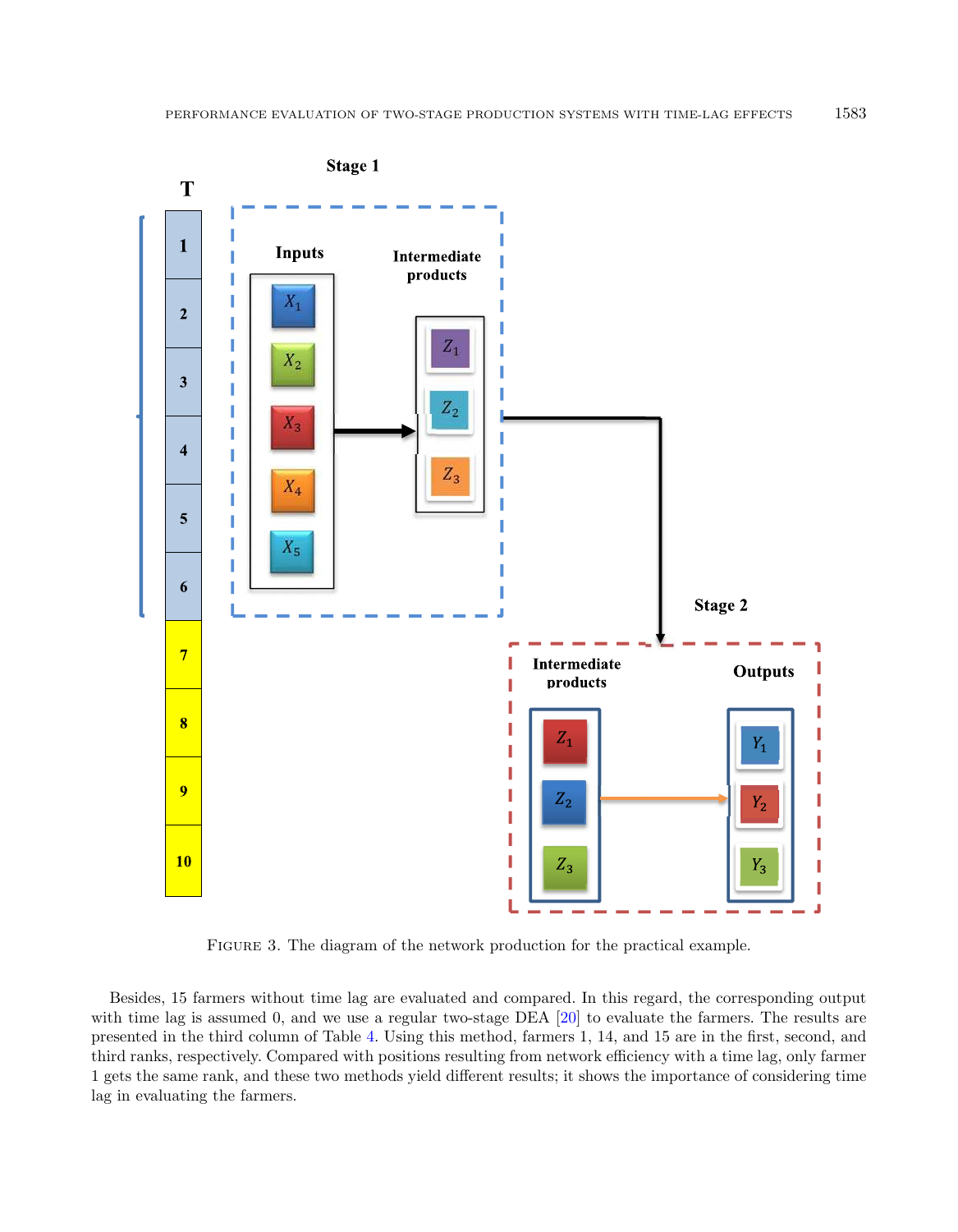| Farmer         | Black-box<br>efficiency | Network<br>efficiency<br>without<br>time lag | Network<br>efficiency<br>with time<br>lag | Efficiency<br>stage 1 | Efficiency<br>stage 2 | Ranking<br>Net-<br>by<br>work<br>efficiency |
|----------------|-------------------------|----------------------------------------------|-------------------------------------------|-----------------------|-----------------------|---------------------------------------------|
| 1              | 1                       | 0.485                                        | 0.998                                     | 1                     | 0.998                 | 1                                           |
| $\overline{2}$ | 0.998                   | 0.457                                        | 0.948                                     | 0.992                 | 0.955                 |                                             |
| 3              | 0.997                   | 0.452                                        | 0.944                                     | 0.998                 | 0.945                 | 9                                           |
| $\overline{4}$ | 0.99                    | 0.436                                        | 0.946                                     | 0.991                 | 0.954                 | 8                                           |
| 5              | 0.999                   | 0.437                                        | 0.958                                     | 0.999                 | 0.959                 | 3                                           |
| 6              | 0.993                   | 0.431                                        | 0.922                                     | 0.947                 | 0.973                 | 11                                          |
| 7              | 1                       | 0.445                                        | 0.938                                     | 1                     | 0.938                 | 10                                          |
| 8              | 1                       | 0.432                                        | 0.908                                     | 1                     | 0.908                 | 14                                          |
| 9              | 1                       | 0.405                                        | 0.918                                     | 1                     | 0.918                 | 13                                          |
| 10             |                         | 0.413                                        | 0.92                                      | 1                     | 0.92                  | 12                                          |
| 11             | 1                       | 0.453                                        | 0.953                                     |                       | 0.953                 | 6                                           |
| 12             | 0.997                   | 0.417                                        | 0.85                                      |                       | 0.85                  | 15                                          |
| 13             | 1                       | 0.453                                        | 0.958                                     |                       | 0.958                 | 4                                           |
| 14             | 1                       | 0.463                                        | 0.958                                     | 1                     | 0.957                 | 5                                           |
| 15             |                         | 0.461                                        | 0.978                                     | 0.996                 | 0.981                 | $\overline{2}$                              |

<span id="page-13-0"></span>Table 4. The efficiency values of 15 farmers with a time lag.

<span id="page-13-1"></span>

**N** Classic efficency values



FIGURE 4. Network efficiency scores with time lag for farmers.

Figure [4](#page-13-1) displays the network efficiency values of the farmers with a time lag.

As you can see, the height of the efficiency score in the network model is always less than that in the black box. The reason for this is ignoring the intermediate structure for DMUs in black-box evaluation. Therefore, the traditional model is incapable of comprehensively evaluating DMUs with time-lag. In this case, it seems essential to consider the time-lagged network models, including the model presented in this paper.

#### 3.3. Managerial implications

As mentioned in the practical example, a time delay always happens in the production process. For instance, trees lack any output at first, and after a few years, they start to bear fruits. So if a time delay is missed in the evaluation, we may incorrectly evaluate the performance, leading to faulty management decisions by the decision-maker. The next thing seen in the numerical example is the network structure of performance appraisal. According to the practical example, in the black-box structure, most farmers were efficient; that renders an incorrect evaluation of them. However, this shortcoming was eliminated in the envelopment data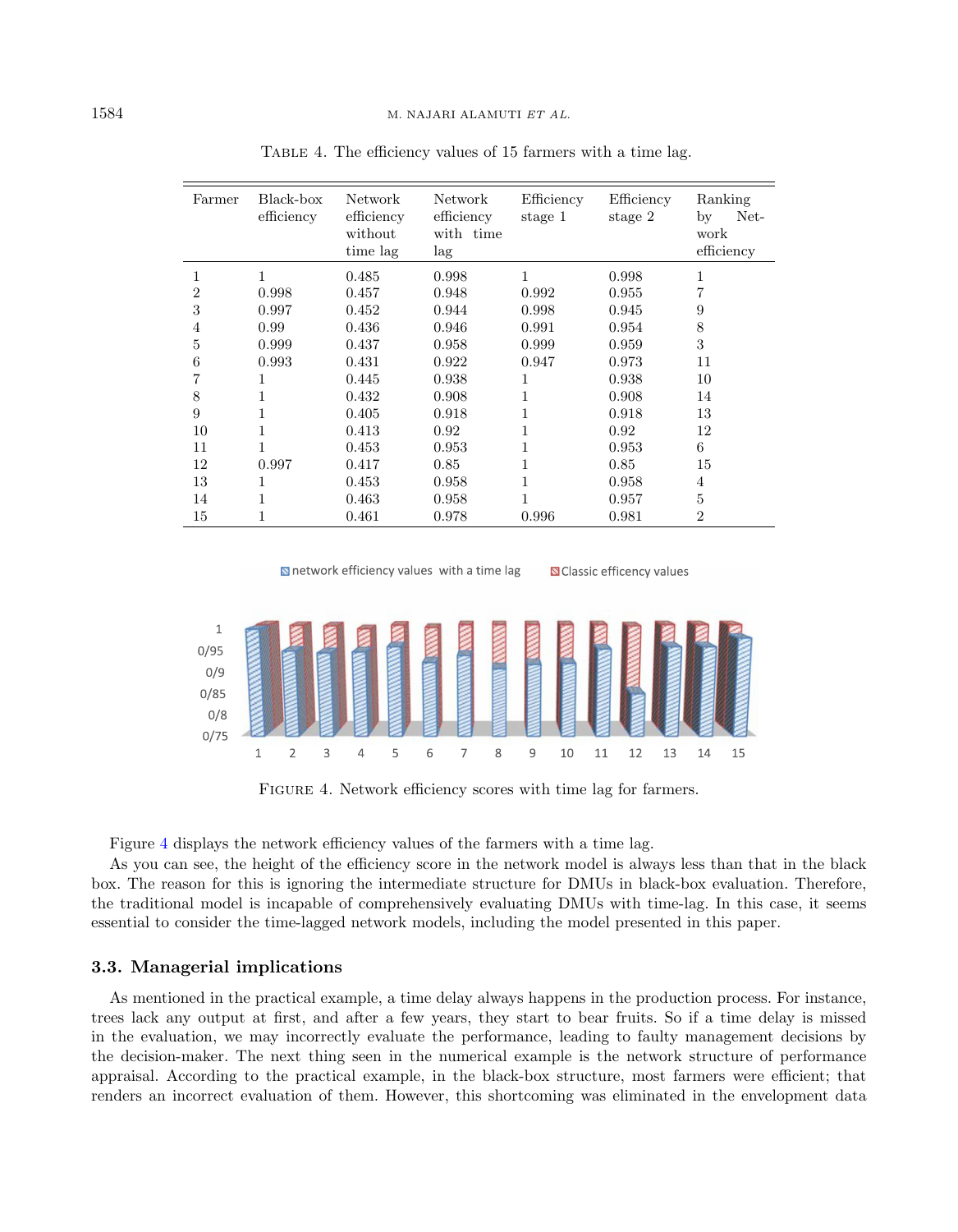analysis model of the presented network data, and the farmers were ranked using the network model. Even in the network model, the efficiency of each step is given for further analysis of management results. In general, the proposed model can be used as the main model for evaluating performance in manufacturing industries with a time delay factor, in which other models of data envelopment analysis do not adequately assess them.

## 4. Conclusion and suggestions

<span id="page-14-0"></span>In this paper, we present a network DEA model with a time lag. Based on a real-world example and a twostage production system with a time lag for stage 1, some new models for efficiency evaluation were presented in both multiplier and envelopment forms. Finally, to illustrate the importance of the issue, we evaluated the efficiency in the Iran horticulture industry using the models presented. It is shown that the new approach provides successful modeling of time lag effects in the performance evaluation of two-stage production systems.

Some industries may have time delay indicators, which leads to incorrect results in performance evaluation using traditional approaches. Therefore, developing performance appraisal models is essential in dealing with these conditions. But the type of model expansion should always match the needs of the real world. A real-world example discussed in this article has a two-stage network structure with a time delay at the input of the first stage. For this reason, the extended model of the input version had a two-stage with a time delay in the first stage. The results showed that a complete evaluation of decision-making units could be done using the proposed model. So, DMUs were ranked using the results of the proposed model. In contrast, the traditional model was not able to do this.

The model presented in this paper was proposed based on the type of time delay in the practical example. But in real-world applications of evaluation, other structures of time delay may be seen. The different appearances of these structures are one of the limitations of this research. However, researchers can introduce new timedelay structures in future studies based on practical examples in the real world and offer other new models for evaluations. In addition to these unfavorable output indicators, uncontrollable inputs can be considered performance evaluation indicators in dealing with time delays. Even we may need to present multi-period models. All of these issues can be viewed by researchers in future studies.

## Appendix A. Data for farmers in the horticulture industry

|                | $x_1$ | $x_2$     | $x_3$ | $x_4$ | $x_5$ | $z_1$ | $z_2$ | $z_3$   | $y_1$  | $y_2$  | $y_3$ |
|----------------|-------|-----------|-------|-------|-------|-------|-------|---------|--------|--------|-------|
|                | 0.9   | 380 000   | 100   | 160   | 400   |       |       |         |        |        |       |
| 2              | 2     | 810000    | 200   | 350   | 800   |       |       |         |        |        |       |
| 3              | 3.8   | 1630000   | 300   | 750   | 1700  |       |       |         |        |        |       |
| 4              | 6.2   | 2400000   | 500   | 1170  | 2800  |       |       |         |        |        |       |
| 5              | 10    | 3970000   | 850   | 2050  | 4600  |       |       |         |        |        |       |
| 6              | 10    | 4 000 000 | 900   | 2010  | 4600  | 1.2   | 1.5   | 0.4     | 6500   | 7000   | 100   |
| $\overline{7}$ | 10    | 4 000 000 | 900   | 2030  | 4600  | 4.3   | 4.8   | 0.7     | 16 000 | 19 000 | 300   |
| 8              | 10    | 4 000 000 | 950   | 2040  | 4600  | 12    | 13    | $1.6\,$ | 47000  | 55 000 | 750   |
| 9              | 10    | 3980000   | 970   | 2050  | 4600  | 13    | 15    | 4       | 57000  | 65000  | 1600  |
| 10             | 10    | 3980000   | 1000  | 2070  | 4600  | 17    | 19    | 6       | 63000  | 70 000 | 2400  |
|                |       |           |       |       |       |       |       |         |        |        |       |

Table A.1. Farmer No. 2's input, intermediate, and output data for 10 years.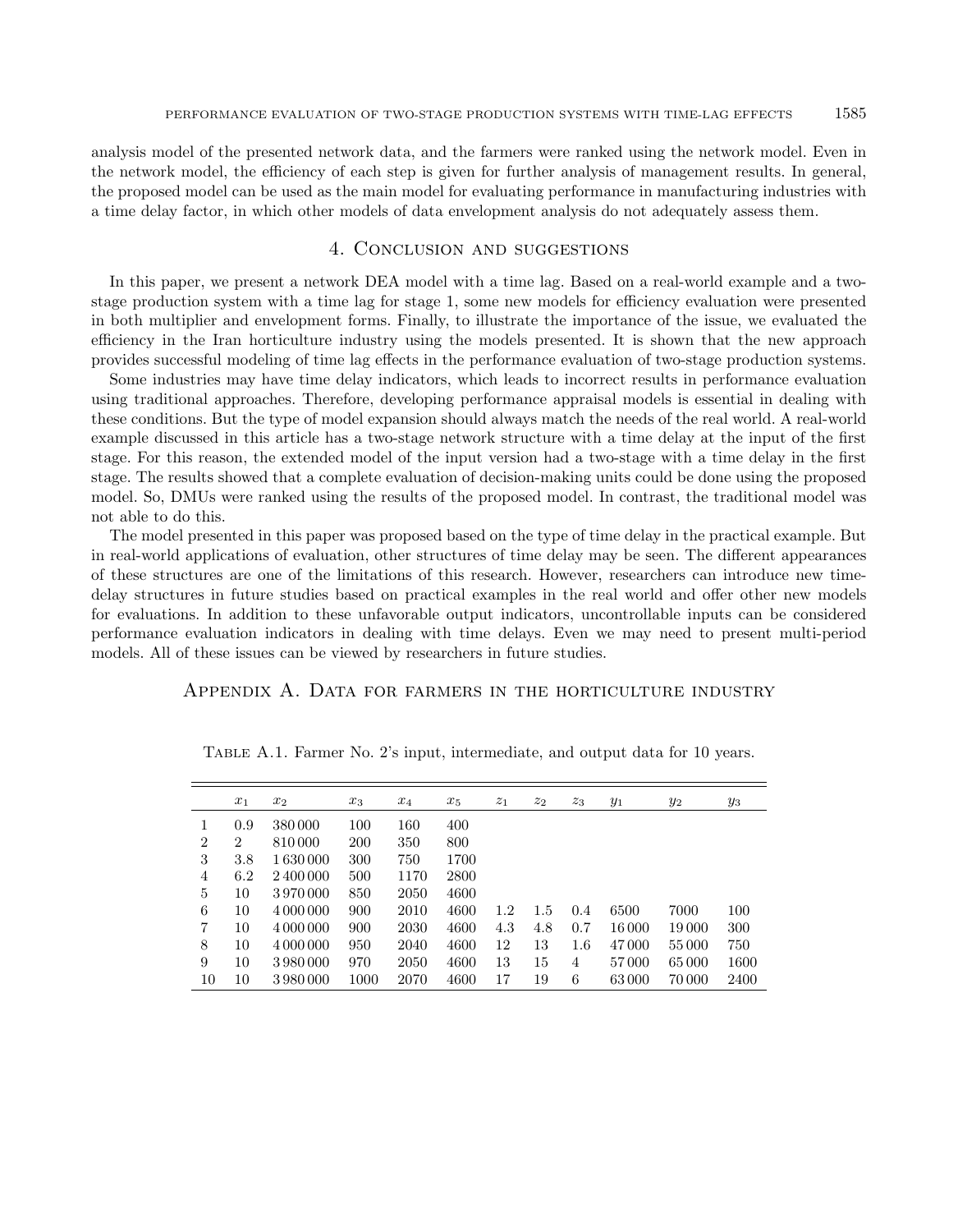|                | $x_1$ | $x_2$     | $x_3$ | $x_4$ | $x_5$ | $z_1$ | $\mathstrut z_2$ | $z_3$ | $y_1$  | $y_2$  | $y_3$ |
|----------------|-------|-----------|-------|-------|-------|-------|------------------|-------|--------|--------|-------|
|                | 1.2   | 360 000   | 90    | 150   | 410   |       |                  |       |        |        |       |
| $\overline{2}$ | 2.3   | 780 000   | 170   | 310   | 850   |       |                  |       |        |        |       |
| 3              | 4.2   | 1570000   | 280   | 720   | 1600  |       |                  |       |        |        |       |
| 4              | 6.5   | 2 300 000 | 510   | 1100  | 2600  |       |                  |       |        |        |       |
| 5              | 10    | 3900000   | 820   | 2000  | 4700  |       |                  |       |        |        |       |
| 6              | 10    | 4 500 000 | 910   | 2100  | 4700  | 1.1   | 1.6              | 0.45  | 6400   | 6900   | 100   |
| $\overline{7}$ | 10    | 4 500 000 | 920   | 2100  | 4700  | 4     | 5                | 0.8   | 15 000 | 20 000 | 310   |
| 8              | 10    | 4 500 000 | 900   | 2100  | 4700  | 11    | 13.5             | 1.5   | 48 000 | 53 000 | 780   |
| 9              | 10    | 4 500 000 | 900   | 2100  | 4700  | 12    | 15               | 4.1   | 56 000 | 64 000 | 1610  |
| 10             | 10    | 4 500 000 | 900   | 2100  | 4700  | 16    | 19.5             | 5.4   | 62000  | 71000  | 2430  |

Table A.2. Farmer No. 3's input, intermediate, and output data for 10 years.

Table A.3. Farmer No. 4's input, intermediate, and output data for 10 years.

|    | $x_1$ | $x_2$         | $x_3$ | $x_4$ | $x_5$ | $\overline{z_1}$ | $z_2$   | $z_3$ | $y_1$  | $y_2$  | $y_3$ |
|----|-------|---------------|-------|-------|-------|------------------|---------|-------|--------|--------|-------|
| 1  | 1.4   | 330 000       | 86    | 120   | 400   |                  |         |       |        |        |       |
| 2  | 2.5   | 769 000       | 169   | 300   | 820   |                  |         |       |        |        |       |
| 3  | 4.5   | 1560000       | 257   | 700   | 1580  |                  |         |       |        |        |       |
| 4  | 6     | 2 2 7 9 0 0 0 | 514   | 1200  | 2610  |                  |         |       |        |        |       |
| 5  | 10    | 3810000       | 800   | 2010  | 4620  |                  |         |       |        |        |       |
| 6  | 10    | 4489000       | 905   | 2114  | 4600  | 1                | $1.5\,$ | 0.5   | 6300   | 6800   | 90    |
| 7  | 10    | 4500000       | 915   | 2200  | 4700  | 3.8              | 4.9     | 0.9   | 15 100 | 19 000 | 300   |
| 8  | 10    | 4 600 000     | 926   | 2200  | 4700  | 10.2             | 13      | 1.3   | 48 900 | 51 000 | 800   |
| 9  | 10    | 4 600 000     | 930   | 2200  | 4750  | 11.5             | 14      | 4     | 55 600 | 65 000 | 1600  |
| 10 | 10    | 4 600 000     | 910   | 2160  | 4700  | 15.4             | 20      | 5.5   | 61 000 | 70 000 | 2500  |

Table A.4. Farmer No. 5's input, intermediate, and output data for 10 years.

|                | $x_1$   | $x_2$         | $x_3$ | $x_4$ | $x_5$ | $z_1$ | $z_2$ | $z_3$ | $y_1$  | $y_2$  | $y_3$ |
|----------------|---------|---------------|-------|-------|-------|-------|-------|-------|--------|--------|-------|
| 1              | $1.3\,$ | 325 000       | 83    | 130   | 420   |       |       |       |        |        |       |
| $\overline{2}$ | 2.6     | 759 000       | 200   | 310   | 850   |       |       |       |        |        |       |
| 3              | 4.9     | 1541000       | 214   | 720   | 1600  |       |       |       |        |        |       |
| 4              | 6.2     | 2 2 8 3 0 0 0 | 502   | 1240  | 2700  |       |       |       |        |        |       |
| 5              | 10      | 3 900 000     | 720   | 2020  | 4600  |       |       |       |        |        |       |
| 6              | 10      | 4 5 29 0 0 0  | 890   | 2200  | 4610  | 0.9   | 1.7   | 0.6   | 6000   | 6700   | 100   |
| $\overline{7}$ | 10      | 4 600 000     | 900   | 2250  | 4600  | 3.5   | 5.1   | 1     | 15 000 | 18 000 | 280   |
| 8              | 10      | 4610000       | 910   | 2250  | 4600  | 10    | 14    | 1.4   | 49 000 | 50000  | 725   |
| 9              | 10      | 4 650 000     | 915   | 2270  | 4600  | 11    | 15    | 3.9   | 53 000 | 62000  | 1510  |
| 10             | 10      | 4 500 000     | 915   | 2280  | 4600  | 15    | 19    | 5     | 60 000 | 73 000 | 2391  |

 $\overline{a}$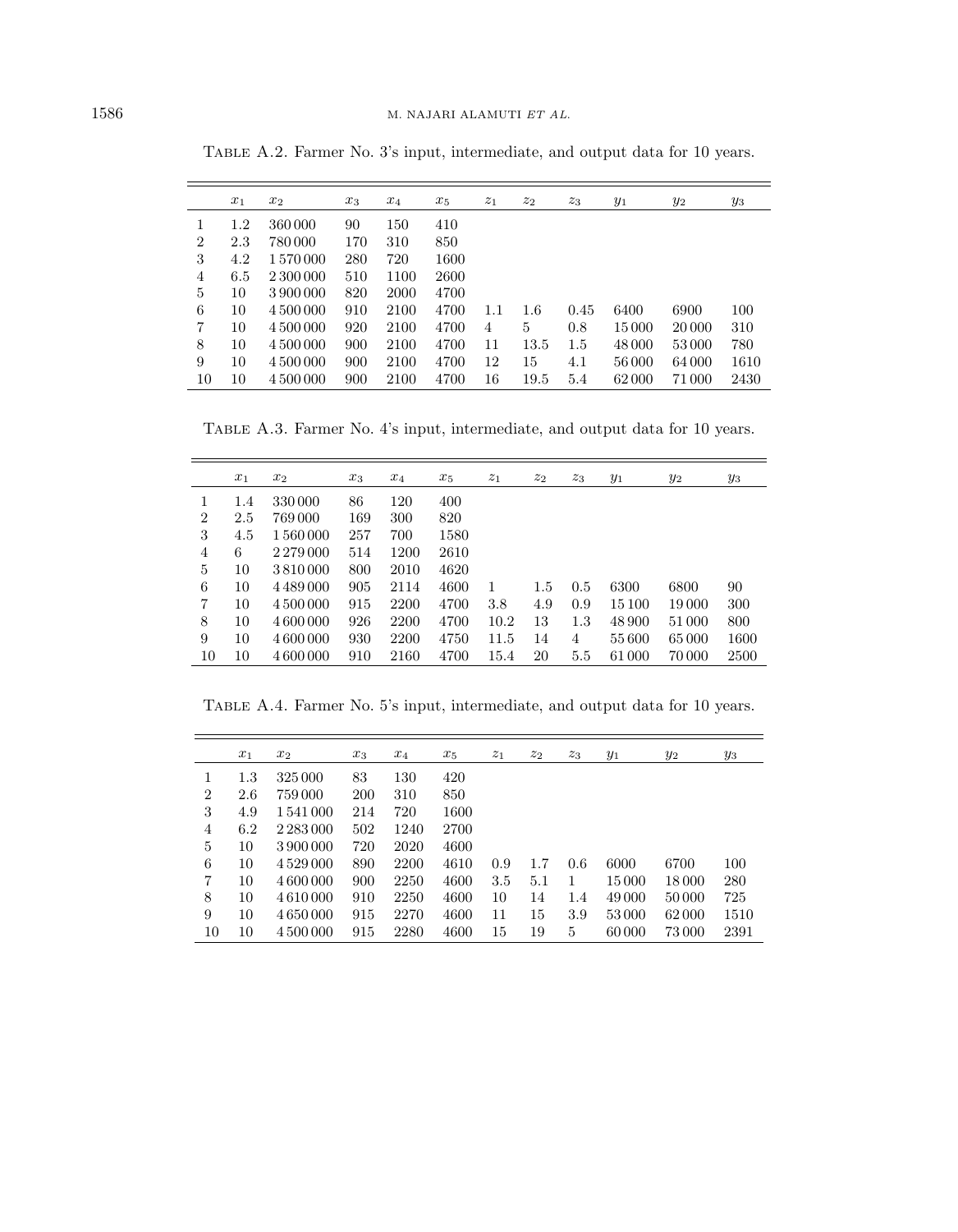|                | $x_1$      | $x_2$     | $x_3$ | $x_4$ | $x_5$ | $\overline{z_1}$ | $z_2$ | $z_3$ | $y_1$  | $y_2$  | $y_3$ |
|----------------|------------|-----------|-------|-------|-------|------------------|-------|-------|--------|--------|-------|
|                |            | 300 000   | 85    | 135   | 440   |                  |       |       |        |        |       |
| $\overline{2}$ | $02$ -Feb  | 720 000   | 196   | 308   | 810   |                  |       |       |        |        |       |
| 3              | $06$ -Apr  | 1420000   | 209   | 729   | 1530  |                  |       |       |        |        |       |
| 4              | $05 - Jun$ | 2 300 000 | 486   | 1270  | 2810  |                  |       |       |        |        |       |
| 5              | 10         | 3700000   | 719   | 2000  | 4521  |                  |       |       |        |        |       |
| 6              | 10         | 4 200 000 | 859   | 2150  | 4600  | 0.8              | 1.9   | 0.7   | 5000   | 6500   | 90    |
| $\overline{7}$ | 10         | 4 100 000 | 910   | 2169  | 4720  | 3.2              | 5     | 1.2   | 14 000 | 17000  | 300   |
| 8              | 10         | 4 100 000 | 920   | 2170  | 4700  | 9.2              | 13.5  | 1.5   | 50 000 | 45 000 | 749   |
| 9              | 10         | 4 000 000 | 900   | 2180  | 4650  | 10.8             | 14.8  | 4     | 54 000 | 60000  | 1520  |
| 10             | 10         | 4 000 000 | 900   | 2100  | 4600  | 3.5              | 19.2  | 5.3   | 59000  | 70000  | 2401  |

Table A.5. Farmer No. 6's input, intermediate, and output data for 10 years.

Table A.6. Farmer No. 7's input, intermediate, and output data for 10 years.

|    | $x_1$          | $x_2$     | $x_3$ | $x_4$ | $x_5$ | $\overline{z_1}$ | $z_2$          | $z_3$ | $y_1$  | $y_2$  | $y_3$ |
|----|----------------|-----------|-------|-------|-------|------------------|----------------|-------|--------|--------|-------|
| 1  | 0.8            | 250 000   | 80    | 140   | 400   |                  |                |       |        |        |       |
| 2  | $\overline{2}$ | 610000    | 190   | 310   | 800   |                  |                |       |        |        |       |
| 3  | $05-Apr$       | 1400000   | 220   | 700   | 1500  |                  |                |       |        |        |       |
| 4  | $03 - Jun$     | 2 500 000 | 456   | 1200  | 2750  |                  |                |       |        |        |       |
| 5  | 10             | 3400000   | 725   | 2150  | 4520  |                  |                |       |        |        |       |
| 6  | 10             | 4 000 000 | 812   | 2100  | 4520  | 1                | $\overline{2}$ | 0.1   | 5500   | 6000   | 100   |
| 7  | 10             | 4 200 000 | 920   | 2170  | 4500  | 3.5              | 6              | 1     | 13000  | 18 000 | 310   |
| 8  | 10             | 4 100 000 | 930   | 2185  | 4500  | 10               | 14             | 1.6   | 49 000 | 42 000 | 750   |
| 9  | 10             | 4 100 000 | 935   | 2200  | 4500  | 11               | 15             | 5     | 58000  | 59000  | 1620  |
| 10 | 10             | 400 000   | 935   | 2125  | 4500  | 14               | 20             | 6     | 62000  | 75 000 | 2570  |

Table A.7. Farmer No. 8's input, intermediate, and output data for 10 years.

|                | $x_1$          | $x_2$     | $x_3$      | $x_4$ | $x_5$ | $z_1$ | $z_2$   | $z_3$ | $y_1$ | $y_2$  | $y_3$ |
|----------------|----------------|-----------|------------|-------|-------|-------|---------|-------|-------|--------|-------|
| 1              |                | 260 000   | 89         | 139   | 420   |       |         |       |       |        |       |
| $\overline{2}$ | $\overline{2}$ | 600 000   | 196        | 300   | 810   |       |         |       |       |        |       |
| 3              | 4              | 1 200 000 | <b>200</b> | 709   | 1580  |       |         |       |       |        |       |
| $\overline{4}$ | 6              | 2 300 000 | 471        | 1210  | 2830  |       |         |       |       |        |       |
| 5              | 10             | 3 100 000 | 742        | 2143  | 4510  |       |         |       |       |        |       |
| 6              | 10             | 3 900 000 | 826        | 2050  | 4500  | 1.2   | $1.5\,$ | 0.7   | 5000  | 5700   | 80    |
| $\overline{7}$ | 10             | 4 000 000 | 907        | 2185  | 4500  | 3.3   | 5.7     | 1.2   | 12800 | 17500  | 250   |
| 8              | 10             | 4 000 000 | 910        | 2225  | 4450  | 9.5   | 13.5    | 1.5   | 47000 | 40 000 | 681   |
| 9              | 10             | 4 000 000 | 915        | 2300  | 4450  | 10.5  | 14      | 5.5   | 57000 | 57000  | 1520  |
| 10             | 10             | 4 100 000 | 920        | 2310  | 4400  | 13    | 19      | 7     | 65000 | 76 000 | 2608  |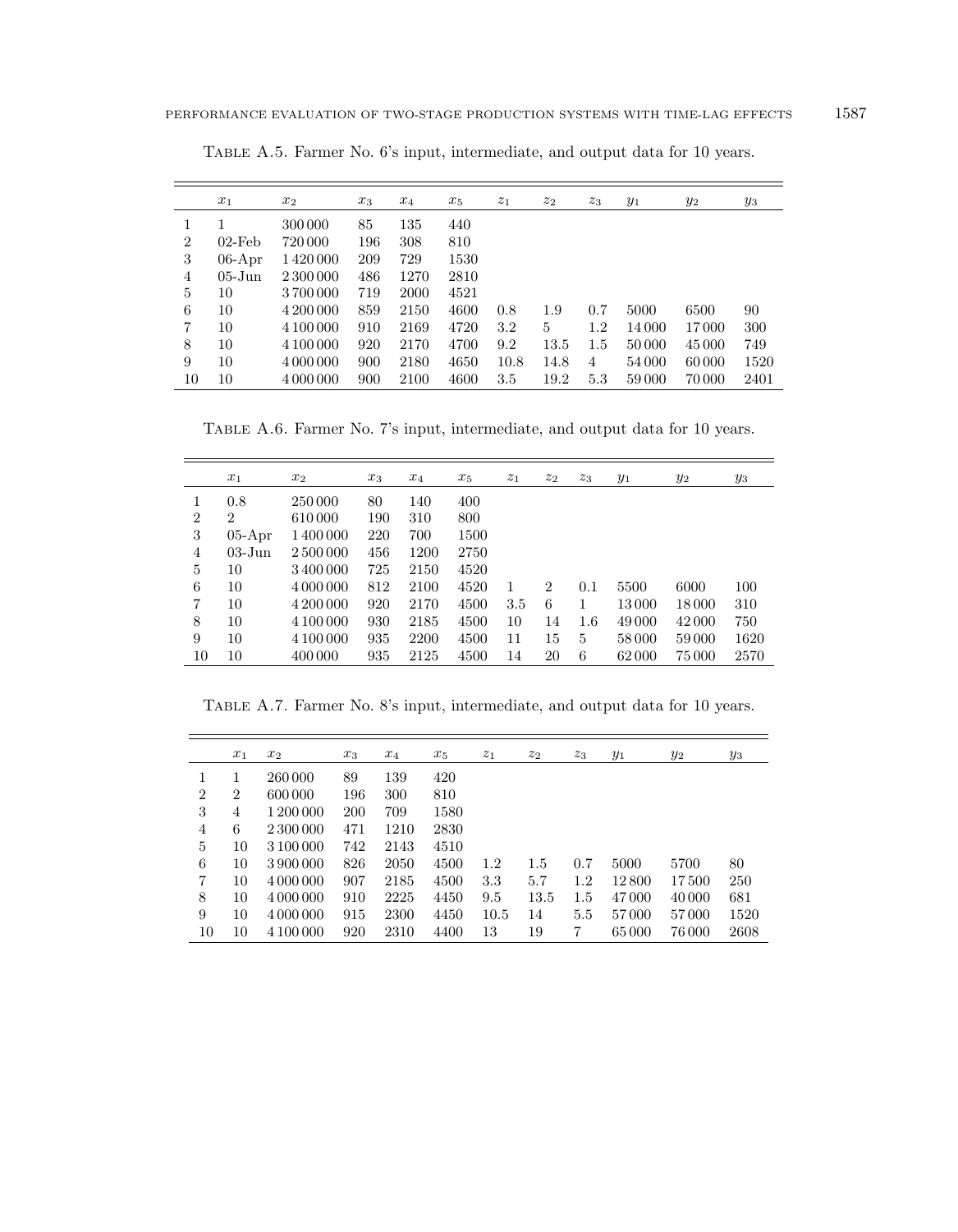|                | $x_1$   | $x_2$     | $x_3$ | $x_4$ | $x_5$ | $z_1$   | $z_2$ | $z_3$ | $y_1$  | $y_2$  | $y_3$ |
|----------------|---------|-----------|-------|-------|-------|---------|-------|-------|--------|--------|-------|
|                | 0.7     | 270 000   | 80    | 140   | 400   |         |       |       |        |        |       |
| $\overline{2}$ | $1.6\,$ | 630 000   | 170   | 289   | 800   |         |       |       |        |        |       |
| 3              | 3.9     | 1 310 000 | 195   | 717   | 1600  |         |       |       |        |        |       |
| 4              | 5.8     | 2 200 000 | 450   | 1360  | 2800  |         |       |       |        |        |       |
| 5              | 10      | 3 000 000 | 780   | 2220  | 4700  |         |       |       |        |        |       |
| 6              | 10      | 4 000 000 | 830   | 2100  | 4650  | $1.1\,$ | 1.3   | 0.8   | 4920   | 5200   | 70    |
| 7              | 10      | 4 500 000 | 920   | 2185  | 4600  | 1.3     | 5.2   | 1.4   | 12810  | 15800  | 200   |
| 8              | 10      | 4 500 000 | 930   | 2325  | 4600  | 9       | 12.7  | 1.9   | 48 200 | 38 000 | 700   |
| 9              | 10      | 4 400 000 | 931   | 2400  | 4600  | 11      | 13.9  | 5.3   | 55 300 | 43 000 | 1600  |
| 10             | 10      | 4 600 000 | 932   | 2380  | 4600  | 13.8    | 18.5  | 8.2   | 64 100 | 59000  | 2700  |

Table A.8. Farmer No. 9's input, intermediate, and output data for 10 years.

 $\overline{\phantom{0}}$ 

Table A.9. Farmer No. 10's input, intermediate, and output data for 10 years.

|                | $x_1$ | $x_2$     | $x_3$ | $x_4$ | $x_5$ | $\overline{z_1}$ | $z_2$   | $z_3$ | $y_1$  | $y_2$  | $y_3$ |
|----------------|-------|-----------|-------|-------|-------|------------------|---------|-------|--------|--------|-------|
| 1              | 0.9   | 280 000   | 70    | 170   | 420   |                  |         |       |        |        |       |
| $\overline{2}$ | 1.9   | 600 000   | 150   | 300   | 830   |                  |         |       |        |        |       |
| 3              | 3.5   | 1 200 000 | 180   | 700   | 1700  |                  |         |       |        |        |       |
| 4              | 5.2   | 2 100 000 | 420   | 1400  | 2900  |                  |         |       |        |        |       |
| 5              | 10    | 2 900 000 | 750   | 2300  | 4600  |                  |         |       |        |        |       |
| 6              | 10    | 3700000   | 900   | 2400  | 4550  | 1.3              | $1.1\,$ | 1     | 4950   | 4100   | 60    |
| 7              | 10    | 3 900 000 | 910   | 2350  | 4500  | 2.9              | 4.8     | 1.2   | 13 100 | 11800  | 150   |
| 8              | 10    | 3 900 000 | 950   | 2400  | 4500  | 9.3              | 11.2    | 1.7   | 49 200 | 35 000 | 710   |
| 9              | 10    | 3910000   | 940   | 2500  | 4500  | 11.5             | 12.7    | 5.5   | 54500  | 40 000 | 1500  |
| 10             | 10    | 3950000   | 930   | 2400  | 4500  | 13.9             | 14.5    | 9     | 67300  | 57000  | 2600  |

Table A.10. Farmer No. 11's input, intermediate, and output data for 10 years.

|                | $x_1$   | $x_2$     | $x_3$ | $x_4$ | $x_5$ | $z_1$ | $z_2$   | $z_3$ | $y_1$  | $y_2$  | $y_3$ |
|----------------|---------|-----------|-------|-------|-------|-------|---------|-------|--------|--------|-------|
|                | $1.2\,$ | 290 000   | 60    | 190   | 400   |       |         |       |        |        |       |
| $\overline{2}$ | 2.1     | 580 000   | 160   | 310   | 840   |       |         |       |        |        |       |
| 3              | 3.7     | 1 100 000 | 170   | 720   | 1650  |       |         |       |        |        |       |
| 4              | 5.8     | 2 000 000 | 400   | 1500  | 3000  |       |         |       |        |        |       |
| 5              | 10      | 2600000   | 800   | 2400  | 4700  |       |         |       |        |        |       |
| 6              | 10      | 3400000   | 1000  | 2300  | 4600  | 1.5   | $1.3\,$ | 0.9   | 5000   | 4000   | 70    |
| 7              | 10      | 3500000   | 950   | 2400  | 4600  | 2.3   | 4.9     | 1.5   | 14 000 | 12 000 | 160   |
| 8              | 10      | 3500000   | 940   | 2500  | 4550  | 9     | 11.8    | 1.8   | 50 000 | 34 000 | 720   |
| 9              | 10      | 3600000   | 930   | 2550  | 4550  | 11    | 12.3    | 5.3   | 52000  | 43 000 | 1510  |
| 10             | 10      | 3700000   | 920   | 2610  | 4550  | 14    | 15.1    | 9.8   | 64 000 | 52000  | 2680  |

 $\equiv$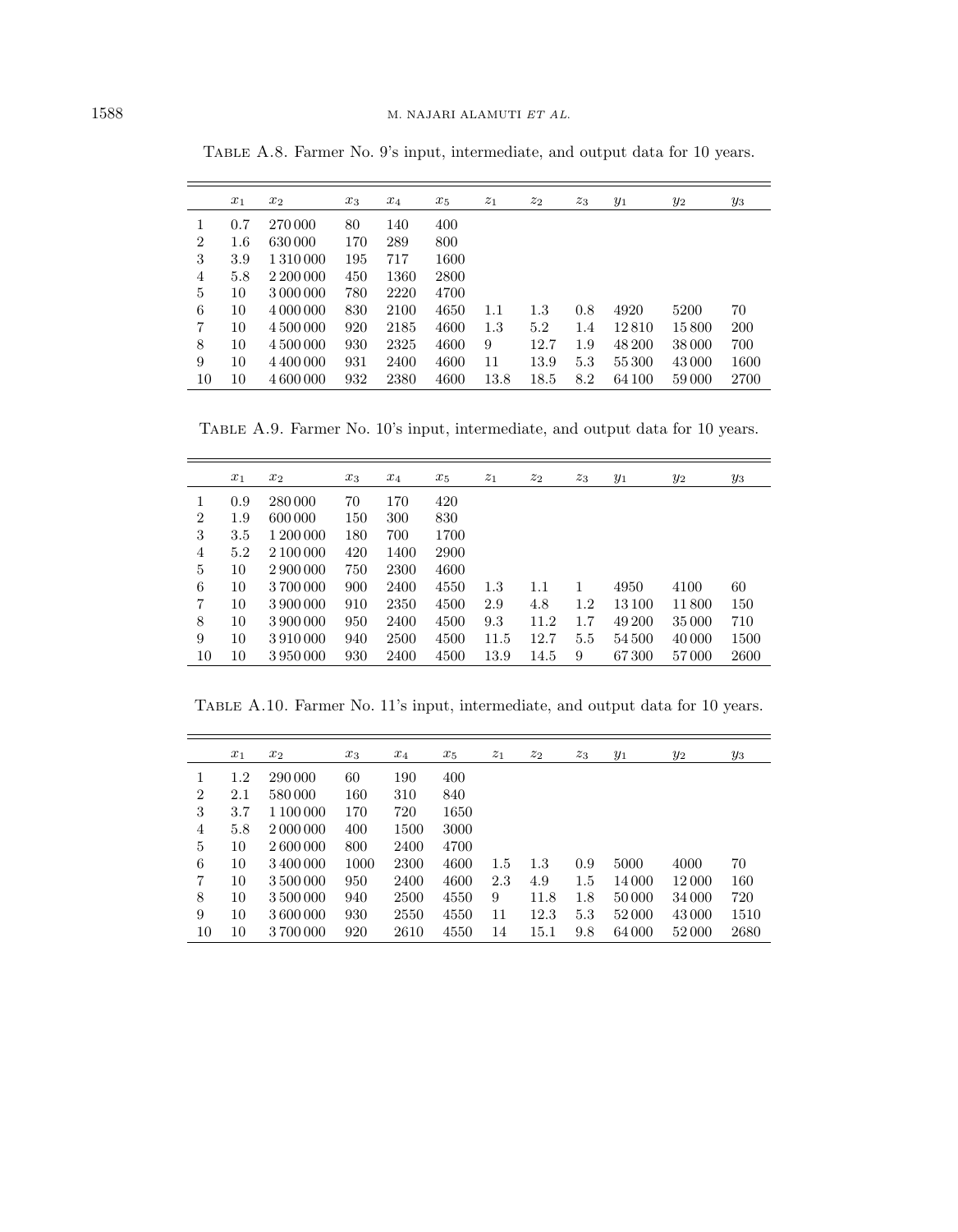|    | $x_1$          | $x_2$     | $x_3$ | $x_4$ | $x_5$ | $z_1$ | $z_2$ | $z_3$   | $y_1$  | $y_2$ | $y_3$ |
|----|----------------|-----------|-------|-------|-------|-------|-------|---------|--------|-------|-------|
|    | $1.1\,$        | 320 000   | 80    | 200   | 350   |       |       |         |        |       |       |
| 2  | $\overline{2}$ | 600 000   | 170   | 300   | 750   |       |       |         |        |       |       |
| 3  | 3.8            | 1 000 000 | 160   | 750   | 1500  |       |       |         |        |       |       |
| 4  | 6              | 1900000   | 390   | 1400  | 2800  |       |       |         |        |       |       |
| 5  | 10             | 2700000   | 820   | 2350  | 4300  |       |       |         |        |       |       |
| 6  | 10             | 3 500 000 | 980   | 2400  | 4300  | 1.5   | 1.5   | -1      | 4000   | 4000  | 70    |
| 7  | 10             | 3600000   | 1000  | 2500  | 4250  | 2.4   | 5     | $1.3\,$ | 13 000 | 13000 | 150   |
| 8  | 10             | 3500000   | 1000  | 2600  | 4250  | 10    | 12    | 1.9     | 45 000 | 37000 | 700   |
| 9  | 10             | 3500000   | 1100  | 2550  | 4250  | 12    | 13    | 5.2     | 53000  | 42000 | 1400  |
| 10 | 10             | 3500000   | 1100  | 2600  | 4250  | 15    | 14    | 9.9     | 67000  | 50000 | 2700  |

Table A.11. Farmer No. 12's input, intermediate, and output data for 10 years.

Table A.12. Farmer No. 13's input, intermediate, and output data for 10 years.

|    | $x_1$   | $x_2$     | $x_3$ | $x_4$ | $x_5$ | $z_1$ | $z_2$   | $z_3$ | $y_1$  | $y_2$  | $y_3$ |
|----|---------|-----------|-------|-------|-------|-------|---------|-------|--------|--------|-------|
| 1  | $1.3\,$ | 370 000   | 100   | 140   | 400   |       |         |       |        |        |       |
| 2  | 2.4     | 720 000   | 180   | 300   | 800   |       |         |       |        |        |       |
| 3  | 4.4     | 1600000   | 250   | 700   | 1400  |       |         |       |        |        |       |
| 4  | 6.7     | 2 200 000 | 500   | 1000  | 2600  |       |         |       |        |        |       |
| 5  | 10      | 3800000   | 800   | 1500  | 4500  |       |         |       |        |        |       |
| 6  | 10      | 4 200 000 | 900   | 2000  | 4500  | 1.2   | $1.5\,$ | 0.5   | 6000   | 7000   | 90    |
| 7  | 10      | 4 300 000 | 900   | 2100  | 4500  | 4.1   | 4.5     | 0.9   | 14 000 | 19 000 | 300   |
| 8  | 10      | 4 300 000 | 900   | 2200  | 4500  | 11.5  | 13      | 2.5   | 49 000 | 54 000 | 800   |
| 9  | 10      | 4 300 000 | 900   | 2200  | 4500  | 12    | 14      | 4.5   | 57000  | 65000  | 1500  |
| 10 | 10      | 4 300 000 | 900   | 2200  | 4500  | 15    | 20      | 6     | 63000  | 73000  | 2600  |

Table A.13. Farmer No. 14's input, intermediate, and output data for 10 years.

|                | $x_1$          | $x_2$     | $x_3$ | $x_4$ | $x_5$ | $\overline{z_1}$ | $z_2$          | $z_3$ | $y_1$  | $y_2$  | $y_3$ |
|----------------|----------------|-----------|-------|-------|-------|------------------|----------------|-------|--------|--------|-------|
| 1              | $1.5\,$        | 400 000   | 120   | 165   | 410   |                  |                |       |        |        |       |
| 2              | $\overline{2}$ | 800 000   | 210   | 340   | 820   |                  |                |       |        |        |       |
| 3              | 3.5            | 1600000   | 310   | 700   | 1710  |                  |                |       |        |        |       |
| 4              | 6              | 2 300 000 | 508   | 1100  | 2890  |                  |                |       |        |        |       |
| 5              | 10             | 4 000 000 | 840   | 2000  | 4500  |                  |                |       |        |        |       |
| 6              | 10             | 4 100 000 | 920   | 2020  | 4500  | 1                | $\overline{2}$ | 0.8   | 7000   | 7500   | 90    |
| $\overline{7}$ | 10             | 4 200 000 | 900   | 2010  | 4500  | 4                | 5              | 0.9   | 17000  | 20 000 | 400   |
| 8              | 10             | 400 000   | 900   | 2050  | 4400  | 11               | 12             | 1.7   | 45 000 | 54 000 | 800   |
| 9              | 10             | 800 000   | 910   | 2050  | 4400  | 12               | 14             | 4.3   | 56000  | 62000  | 1500  |
| 10             | 10             | 1600000   | 910   | 2050  | 4400  | 16               | 20             | 7     | 60000  | 70000  | 2700  |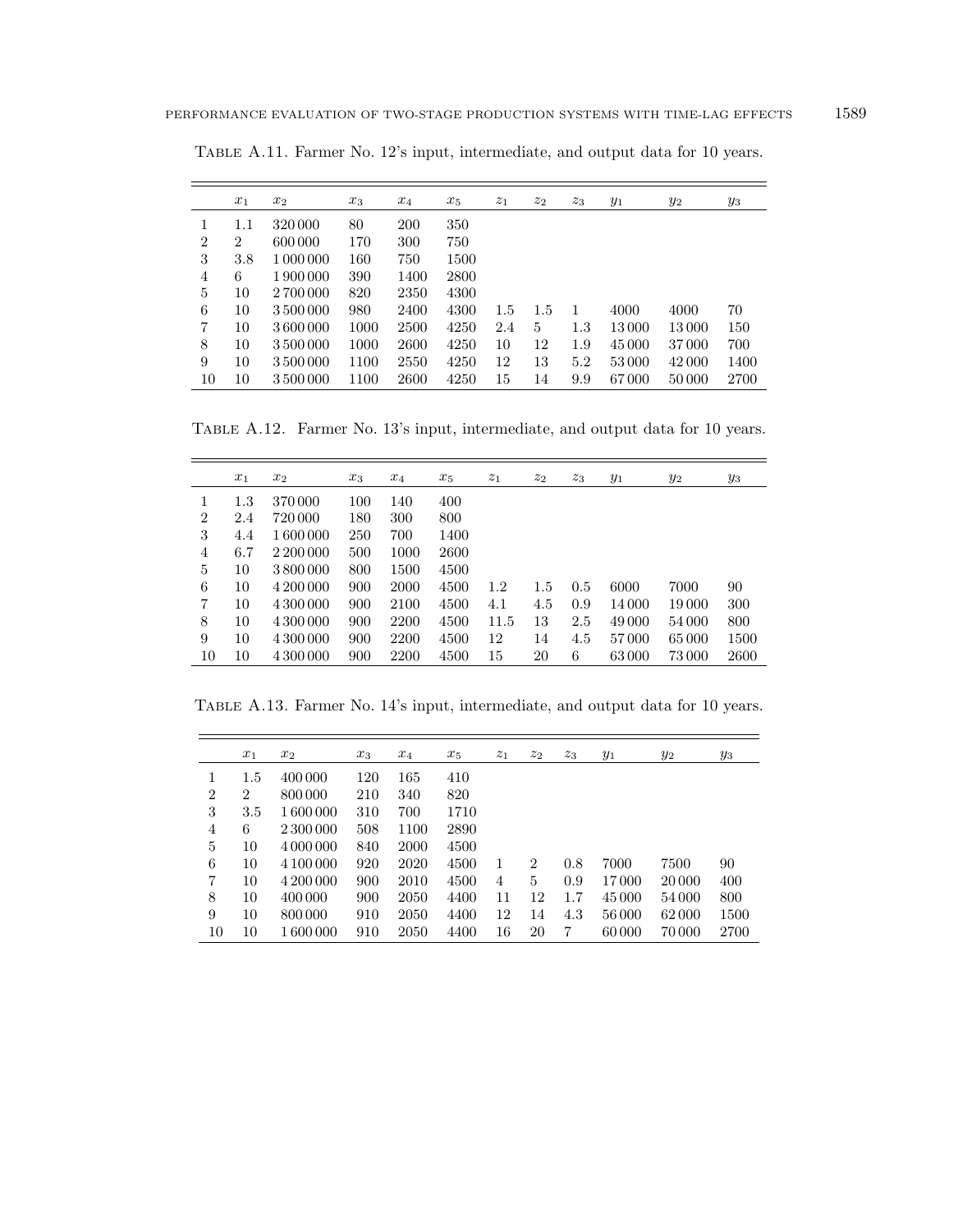|    | $x_1$          | $x_2$     | $x_3$      | $x_4$ | $x_5$ | $z_1$ | $z_2$ | $z_3$ | $y_1$  | $y_2$ | $y_3$ |
|----|----------------|-----------|------------|-------|-------|-------|-------|-------|--------|-------|-------|
|    |                | 450 000   | 100        | 170   | 400   |       |       |       |        |       |       |
| 2  | $\overline{2}$ | 750 000   | <b>200</b> | 350   | 820   |       |       |       |        |       |       |
| 3  | 4              | 1700000   | 300        | 650   | 1700  |       |       |       |        |       |       |
| 4  | 6              | 2400000   | 500        | 1000  | 2800  |       |       |       |        |       |       |
| 5  | 10             | 4 000 000 | 800        | 2000  | 4400  |       |       |       |        |       |       |
| 6  | 10             | 4 500 000 | 900        | 2050  | 4400  | 1.2   | 1.3   | 1     | 6000   | 7000  | 100   |
| 7  | 10             | 4 500 000 | 900        | 2040  | 4400  | 4.3   | 4.8   | 1.5   | 16000  | 19000 | 300   |
| 8  | 10             | 4 500 000 | 900        | 2100  | 4400  | 10.5  | 10.6  | 1.9   | 50 000 | 55000 | 900   |
| 9  | 10             | 4 500 000 | 900        | 2100  | 4400  | 11.5  | 13    | 5     | 60000  | 63000 | 1600  |
| 10 | 10             | 4 500 000 | 900        | 2150  | 4400  | 15.5  | 18    | 6     | 68000  | 72000 | 2800  |

Table A.14. Farmer No. 15's input, intermediate, and output data for 10 years.

<span id="page-19-18"></span><span id="page-19-15"></span><span id="page-19-13"></span><span id="page-19-12"></span><span id="page-19-2"></span><span id="page-19-1"></span>Acknowledgements. The authors are grateful the RAIRO-Operations Research Editorial Office to ensure timely revision process and their flexible approach during the COVID-19 pandemic. The authors are also grateful for constructive and helpful comments and suggestions made by anonymous referees.

#### **REFERENCES**

- <span id="page-19-19"></span><span id="page-19-9"></span>[1] A. Amirteimoori and S. Kordrostami, Multi-period efficiency analysis in data envelopment analysis. Int. J. Math. Oper. Res. 2 (2010) 113–128.
- <span id="page-19-11"></span>[2] R.D. Banker, A. Charnes and W.W. Cooper, Some models for estimating technical and scale inefficiencies in data envelopment analysis. Manage. Sci. 32 (1984) 18–70.
- <span id="page-19-3"></span>[3] W. Briec and K. Kerstens, Multi-horizon Markowitz portfolio performance appraisals: a general approach. Omega 37 (2009) 50–62.
- <span id="page-19-17"></span>[4] A. Charnes, W.W. Cooper and E. Rhodes, Measuring the efficiency of decision making units. Eur. J. Oper. Res. 2 (1978) 429–444.
- <span id="page-19-10"></span><span id="page-19-8"></span>[5] Y. Chen, W.D. Cook, C. Kao and J. Zhu, Network DEA pitfalls: divisional efficiency and frontier projection. Eur. J. Oper.  $Res.$  226 (2014) 507-515.
- <span id="page-19-14"></span><span id="page-19-0"></span>[6] L. Chen, F. Lai, Y.M. Wang, Y. Huang and F.M. Wu, A two-stage network data envelopment analysis approach for measuring and decomposing environmental efficiency. Comput. Ind. Eng. 119 (2018) 388–403.
- <span id="page-19-5"></span>[7] W.D. Cook, J. Zhu, G.B. Bi and F. Yang, Network DEA: additive efficiency decomposition. Eur. J. Oper. Res. 207 (2010) 1122–1129.
- <span id="page-19-6"></span>[8] W.W. Cooper, L.M. Seiford and K. Tone, Data Envelopment Analysis: A Comprehensive Text with Models, Applications, References and DEA-Solver Software. Springer, New York (2007).
- <span id="page-19-16"></span>D.K. Despotis, G. Koronakos and D. Sotiros, The "weak-link" approach to network DEA for two-stage processes. Eur. J. Oper. Res. 254 (2016) 481–492.
- <span id="page-19-4"></span>[10] A. Emrouznejad and G.L. Yang, A survey and analysis of the first 40 years of scholarly literature in DEA: 1978–2016. Soc.-Econ. Plan. Sci.  $61$  (2017) 4–8.
- <span id="page-19-7"></span>[11] A. Esmaeilzadeh and R. Kazmi Matin, Multi-period efficiency measurement of network production systems. Measurement 134 (2019) 835–844.
- [12] R. Färe and S. Grosskopf, Productivity and intermediate products: a frontier approach. Econ. Lett. 50 (1996) 65–70.
- [13] R. Färe and S. Grosskopf, Network DEA. Soc. Econ. Plan. Sci. 34 (2000) 35–49.
- [14] M.J. Farrell, The measurement of productive efficiency. J. R. Stat. Soc. Ser. A Gen. 120 (1957) 253–281.
- [15] B. Golany, S.T. Hackman and U. Passy, An efficiency measurement framework for multi-stage production systems. Ann. Oper. Res. 145 (2006) 51–68.
- [16] A. Hadi-Vencheh and R. Kazemi Matin, An application of IDEA to wheat farming efficiency. Agric. Econ. 42 (2011) 487–493.

[17] D. Holod and H.F. Lewis, Resolving the deposit dilemma: a new DEA bank efficiency model. J. Banking Finance 35 (2011) 2801–2810.

- [18] J. Jablonsky, Efficiency analysis in multi-period systems: an application to performance evaluation in Czech higher education. Cent. Eur. J. Oper. Res. 24 (2016) 283–296.
- [19] S. Kaffash, R. Azizi, Y. Huang and J. Zhu, A survey of data envelopment analysis applications in the insurance industry 1993–2018. Eur. J. Oper. Res. 248 (2019) 801–813.
- [20] C. Kao, Efficiency decomposition in network data envelopment analysis: a relational model. Eur. J. Oper. Res. 192 (2009) 949–962.